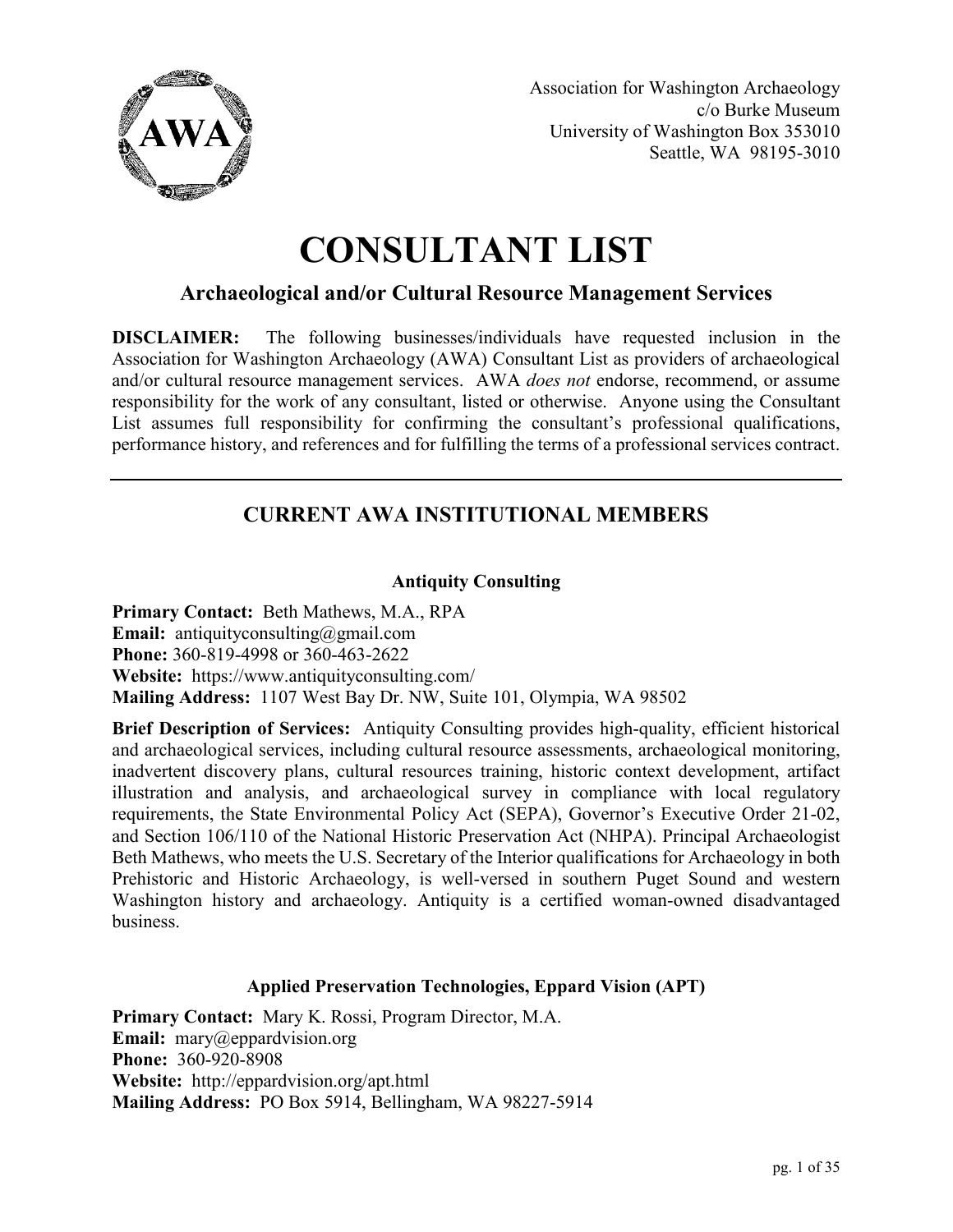**Brief Description of Services:** Applied Preservation Technologies (APT) is a program of the Bellingham-based nonprofit Eppard Vision. Our mission is to preserve stories past by protecting cultural resources and promoting the preservation of our collective history through collaboration, planning, and education. APT offers consulting services and educational programming to a variety of clients, including Native American communities, government agencies, developers, private citizens, and other cultural resource professionals. Our areas of expertise include Cultural Resource Management; Regulatory Compliance (federal, state, local, tribal); Coordination of Archaeological Assessments; Inadvertent Discovery Planning; Cultural Resource Program Development (Native American tribes, government agencies); Conference Planning; and Advocacy.

#### **Aqua Terra Cultural Resource Consultants**

**Primary Contact:** Sarah Amell, Principal, M.A., RPA **Email:** sarah@aquaterracrc.com **Phone:** 360-754-2208 **Website:** www.aquaterracrc.com **Mailing Address:** 8525 Stoney Creek Ln SW, Olympia, WA 98512

**Brief Description of Services:** Aqua Terra Cultural Resource Consultants is a certified Women's Business Enterprise and Federal Disadvantaged Business Enterprise firm headquartered in Olympia, Washington, and established in 2011. We provide terrestrial and underwater cultural resource surveys, Ground Penetrating Radar (GPR) surveys, archaeological assessments, historic property inventories, formal and technical consultation services, cultural resource training, and can assist you in navigating compliance with laws such as the Washington State Environmental Policy Act (SEPA), Governor's Executive Order 21-02, and Section 106/110 of the National Historic Preservation Act (NHPA). Our diverse staff exceeds the Secretary of Interior's Qualification Standards for Archaeology and Historic Preservation professionals. We are highly knowledgeable in cultural resource management throughout the Pacific Northwest and are experienced coordinating with tribal stakeholders, property owners, and federal, state, and municipal agencies.

#### **Archaeological and Historical Services, Eastern Washington University (AHS)**

**Primary Contact:** Christopher Casserino, Director, PhD **Email:** ccasserino@ewu.edu **Phone:** 509-359-2289 or 509-359-2239 **Alternate Contact:** Christopher Noll, M.A., RPA **Email:** cnoll@ewu.edu **Phone:** 509-359-4119 **Website:** https://inside.ewu.edu/ahs/ **Mailing Address:** 201 Isle Hall, Cheney, WA 99004

**Brief Description of Services:** Since 1980, Archaeological and Historical Services (AHS), an Eastern Washington University grant and contract research program, has provided cultural resources management services for project planning/development to clients throughout the Pacific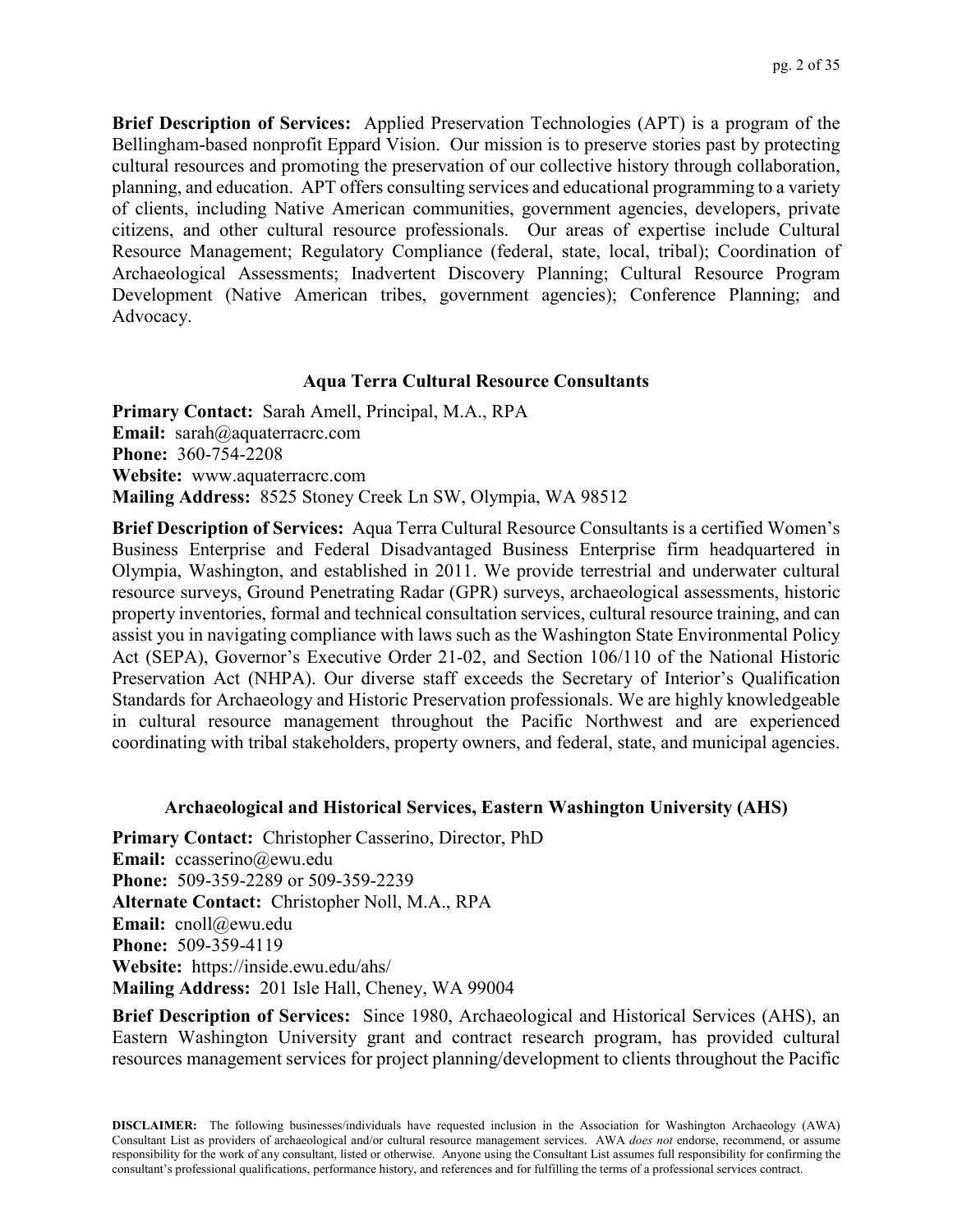Northwest. AHS specializes in aiding clients with meeting local, state, and federal archaeological and historical resources compliance requirements. The uniquely qualified AHS full-time professional staff provides consulting services designed to provide compliance with cultural resources regulatory processes, including the National Environmental Policy Act (NEPA), the National Historic Preservation Act (NHPA—Section 106 Compliance), as well as Washington State Environmental Policy Act (SEPA) and Governor's Executive Order 05-05.

## **Archaeological Cultural Research Expert Services, LLC (ACRES)**

**Primary Contact:** Paul Howard, MPS RPA **Email:** paulhoward@acre.services **Phone:** 619-729-8934 **Website:** www.acre.services **Mailing Address:** 6716 Eastside Drive. NE STE 1 – 408, Browns Point, WA 98422

**Brief Description of Services:** Paul Howard is the principal consultant at ACRES LLC with 13 years of experience as a cultural heritage professional, he can assist you with the following assessments: State Environmental Policy Act (SEPA), Governor's Executive Order 21-02, and Section 106/110 of the National Historic Preservation Act (NHPA). ACRES will assist you with any Native American consultation and help conduct eligibility assessments for historic properties. Paul recently satisfied permitting requirements under section 106 for the Sterling Highway upgrade in Alaska in the Sqilantnu Archaeological District. For more information email: [mrpaulanthonyhoward@gmail.com](mailto:mrpaulanthonyhoward@gmail.com) or call +1619-729 8934.

## **Archaeological Cultural Resource Management Consultant, LLC (A CRM Consultant)**

**Primary Contact:** Jennifer DeRose, Principal Investigator, M.A., RPA **Email:** jderose@acrmconsultant.com **Phone:** 208-874-2240 **Website:** www.acrmconsultant.com **Mailing Address:** 2934 N Government Way, Coeur d'Alene, ID 83815

**Brief Description of Services:** A CRM Consultant is an 8(a) woman-owned small business providing cultural resource management consulting services in eastern Washington and Idaho. A CRM Consultant helps clients meet NHPA Section 106, NEPA, SEPA, Washington E.O. 05-05and other legal regulations through the following: Tribal, State, and inter-agency consultation; cultural resource/archaeological surveys (ARPA permits, ethnohistoric research, interviews & transcriptions, archaeological survey, testing, GIS spatial mapping, artifact identification, curation, reporting/site forms); archaeological monitoring; site damage assessments; National Register documentation; Traditional Cultural Properties assessments; Cultural Resource Management Plans; Federal certification assistance for Tribal repositories and collections management; program development; inadvertent discovery plans; programmatic agreements, etc. Personnel meet Federal Secretary of Interior Standards.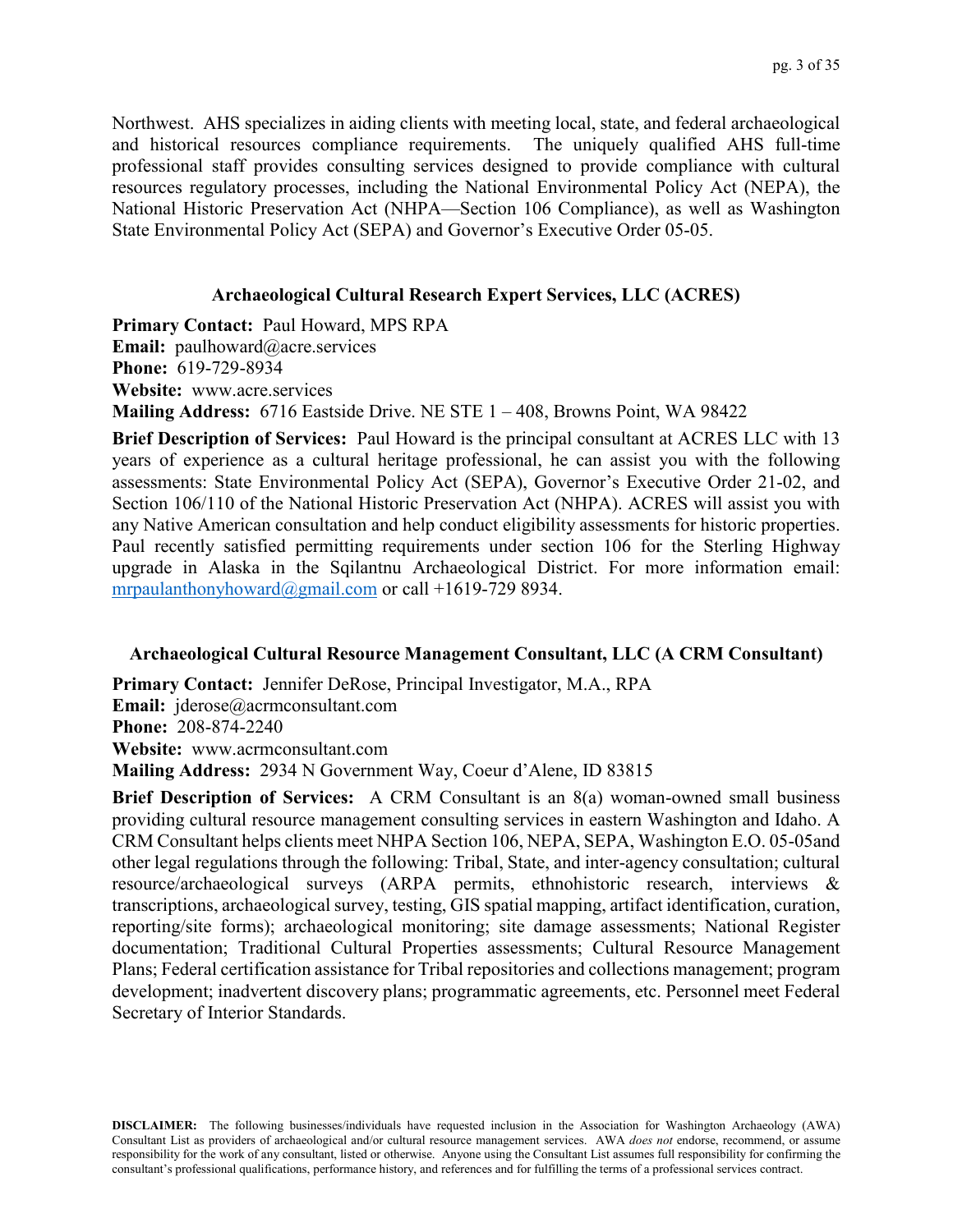## **Archaeological Investigations Northwest, Inc. (AINW)**

**Primary Contact:** Jo Reese, Corp. President/Senior Archaeologist, M.A., RPA **Email:** jo@ainw.com **Phone:** *Vancouver, WA:* 360-696-7473, *Portland, OR:* 503-761-6605 **Alternate Contact:** Terry Ozbun, Senior Archaeologist, M.A., RPA **Email:** terry@ainw.com **Website:** www.ainw.com **Mailing Address:** 3510 NE 122nd Ave., Portland, OR 97230

**Brief Description of Services:** Archaeological Investigations Northwest, Inc. (AINW), is a fullservice cultural resource firm based in Portland, Oregon, providing services throughout Washington, Oregon, and Idaho. AINW was established in 1989 and offers a wide range of archaeological, historical, and architectural history services, with a staff of more than 30 employees. Most of the projects completed by AINW are for compliance with Section 106 of the National Historic Preservation Act, the National Environmental Policy Act, or with state and local laws, regulations, and ordinances. These studies have been done for a wide range of public, private, and tribal clients throughout the region.

## **Archaeological Services of Clark County, LLC (ASCC)**

**Primary Contact:** Alexander Gall, Senior Archaeologist/Owner, M.A., RPA **Email:** alex@archaeologicalservices.com **Phone:** 360-260-8614 **Alternate Contact:** Michael Smith, Archaeological Technician/Graphics Specialist, B.A. **Website:** www.archaeologicalservices.com **Mailing Address:** 601 Officers Row, Vancouver, WA 98661

**Brief Description of Services:** ASCC is a professional cultural resource management firm based in Vancouver, Washington. Our experience includes transportation, energy, government, private industry, and residential projects. We provide expert solutions for managing cultural resources, ensuring that our clients' projects comply with all local, state, and federal cultural resource laws. ASCC consults proactively with clients and stakeholders throughout a project's life in order to identify concerns before they become obstacles to project completion. Our experienced staff delivers professional-grade results for our clients in a timely, cost-effective manner.

## **Architectural History & Archaeology! LLC (AHA!)**

**Primary Contact:** Ann Sharley, Sr. Architectural Historian/Archaeologist, M.A., RPA **Email:** ann@AHAexclamation.com **Phone:** 509-998-5074 **Alternate Contact:** Fran Hamilton, Sr. Archaeologist, M.A., RPA **Email:** fran@AHAexclamation.com **Phone:** 206-353-2186 **Mailing Address:** 109 S Holiday Road, Spokane Valley, WA 99016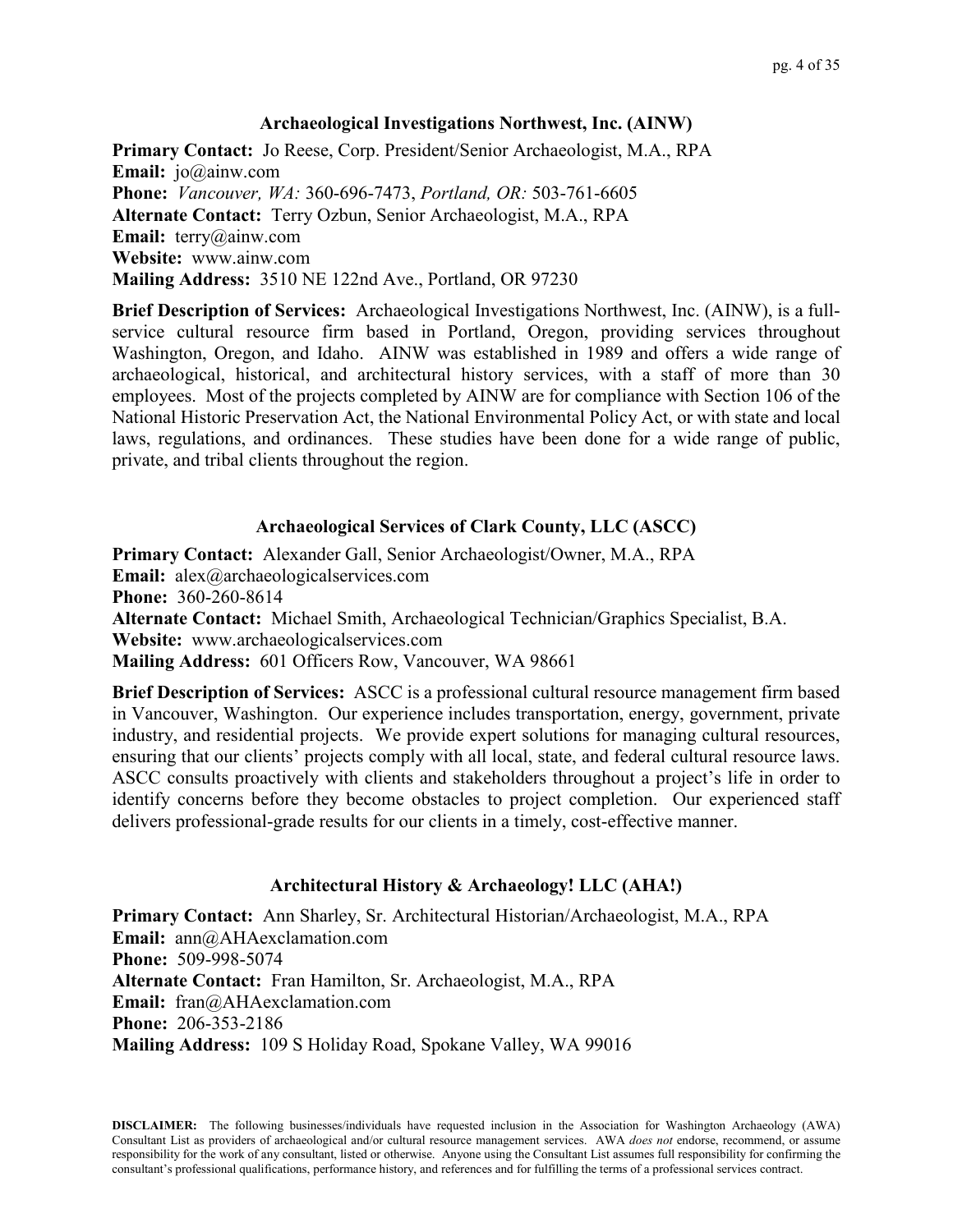**Brief Description of Services:** AHA!, a women-owned small business, provides cultural resources services throughout the Pacific Northwest, including cultural resource surveys, precontact and historical archaeological surveys, historical buildings/structures survey and documentation, archaeological testing, archaeological excavation, National Register of Historic Places evaluation, HABS/HAER/HALS and Level II Mitigation documentation, construction monitoring, historical research, and Native American tribal coordination. We regularly assist federal, state, and local governments, Native American tribes, and private clients in compliance with Section 106 of the National Historic Preservation Act, Executive Order 05-05, NEPA, SEPA, and other codes.

#### **ASM Affiliates, Inc.**

*Bellingham, WA Office:* **Primary Contact:** Whitney Osiensky, M.A., RPA **Email:** wosiensky@asmaffiliates.com **Phone:** 208-310-1217 **Mailing Address:** 1416 Lahti Dr., Bellingham, WA 98226 *Stanwood, WA Office:* **Primary Contact:** Dave Iversen, M.A., RPA **Email:** diversen@asmaffiliates.com **Phone:** 360-572-4870 **Mailing Address:** 26231 72nd Ave. NW, Suite 104, Stanwood, WA 98292

**Website:** www.asmaffiliates.com

**Brief Description of Services:** ASM Affiliates, Inc. is an employee owned certified Small Business Enterprise specializing in archaeological and historical studies for compliance with local, state, and federal environmental requirements, including the National Environmental Policy Act (NEPA), State Environmental Policy Act (SEPA), and the National Historic Preservation Act (NHPA). The firm has successfully completed cultural resource investigations for both private sector and public agency projects throughout Washington, Oregon, Idaho, and California. ASM is recognized as a leader in the field of cultural resource management for the quality of our compliance-oriented research and for innovative solutions to environmental resource issues. The ASM Stanwood Office provides services across Washington State with extensive experience in Snohomish and King Counties, as well as on Whidbey Island and Camano Island.

## **Columbia Geotechnical Associates, Inc. (CGA)**

**Primary Contact:** Dr. Brett R. Lenz **Email:** brettlenz@gmail.com **Phone:** *Redmond, WA:* 425-605-4530, *Eastern WA:* 509-933-3081 **Mailing Address:** 16541 Redmond Way, Suite 244C, Redmond, WA 98052

**Brief Description of Services:** CGA has been conducting cultural resources and archaeological survey for over 25 years. Our expertise lies in cultural resources and archaeological survey, soils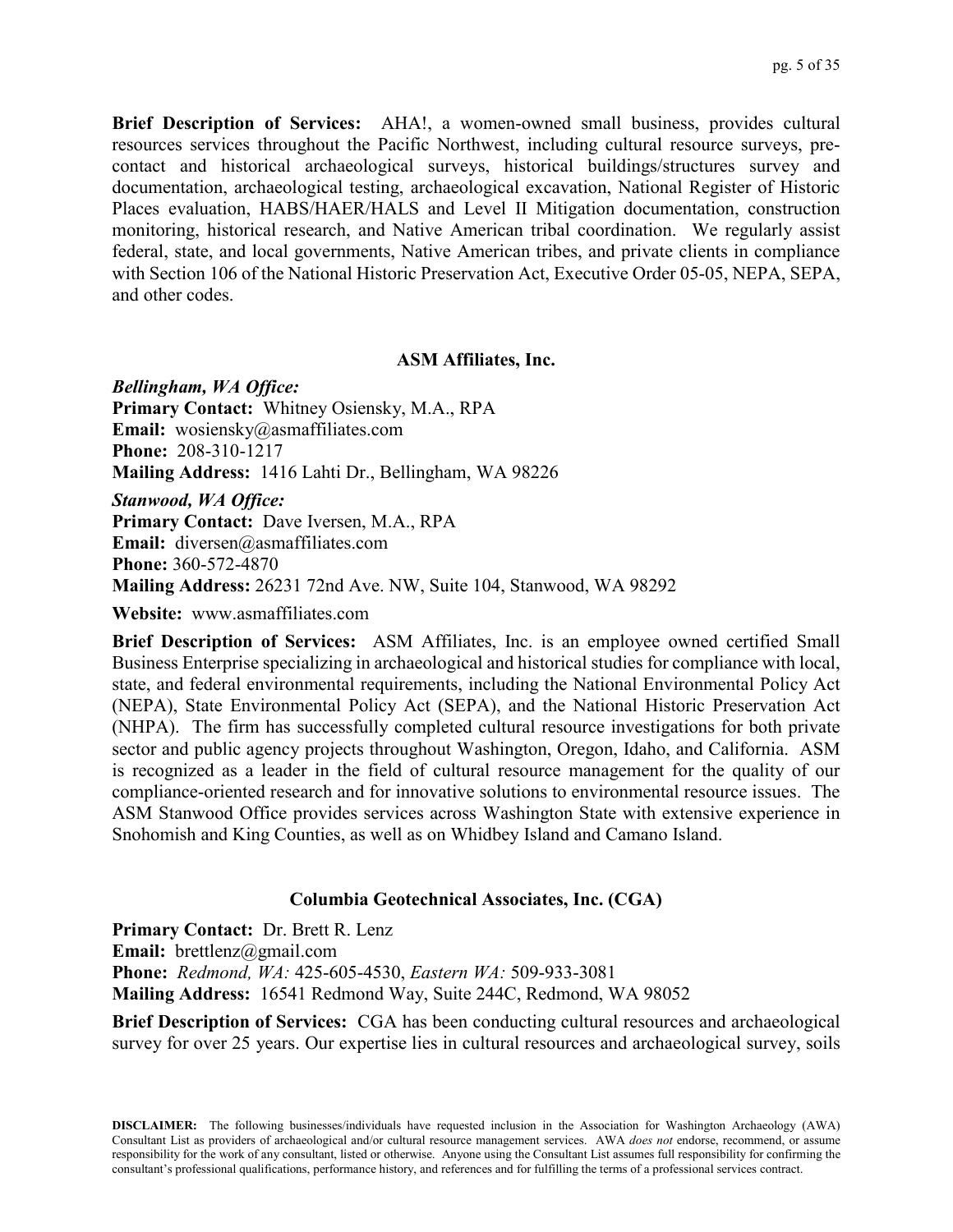and geoarchaeological analysis. Our Principal, Brett Lenz is a Registered Professional Archaeologist and a Licensed Engineering Geologist (WA297).

## **Compass Cartography and Design**

**Primary Contact:** Johonna Shea **Email:** johonnars@gmail.com **Website:** https://www.compass-cartography.com/ **Mailing Address:** 1410 26th Ave, Seattle, WA 98122

**Brief Description of Services:** Compass Cartography & Design is a small business that is owned and operated by Johonna Shea in Seattle, WA. Johonna Shea has over 25 years of experience working in Cultural Resources in the Northwest. Compass Cartography & Design offers a wide range of GIS services to academics and professionals working in the environmental sciences, including historical map regressions, landscape reconstructions, and multivariate sensitivity models. In addition, Compass Cartography & Design specializes in creating maps, illustrations, and other project-based graphical content for cultural resources technical reports and journal articles.

## **Cultural Resource Consultants, LLC (CRC)**

**Primary Contact:** Margaret Berger, Principal Investigator, M.A., RPA **Email:** margaret@crcwa.com **Phone:** 206-855-9020 **Alternate Contact:** Sonja Kleinschmidt, Projects Manager, M.S., RPA **Email:** sonja@crcwa.com **Website:** www.crcwa.com **Mailing Address:** PO Box 4159, Seattle, WA 98194

**Brief Description of Services:** CRC is a women-owned small business offering services for the identification, evaluation, & management of cultural resources to help clients meet their compliance & historic preservation needs. Capabilities include cultural resources sensitivity evaluation; literature searches; cultural resources surveys to locate, identify, and evaluate archaeological sites & historic structures; data recovery & mitigation excavations; historic context studies; geomorphological/geoarchaeological investigations; cultural resources discipline reports for environmental assessments & impact statements; archaeological monitoring; NRHP Nominations and HABS/HAER recordation. CRC prepares technical reports, regulatory documents for state & federal compliance, cultural resources mitigation plans, Memoranda of Agreements, permit documentation, & cultural resources inventory forms.

## **Cultural Resources Consulting (CRC)**

**Primary Contact:** Genavie Thomas, M.S. **Email:** genavie-thomas@cultural-resources.com **Phone:** 503-358-4019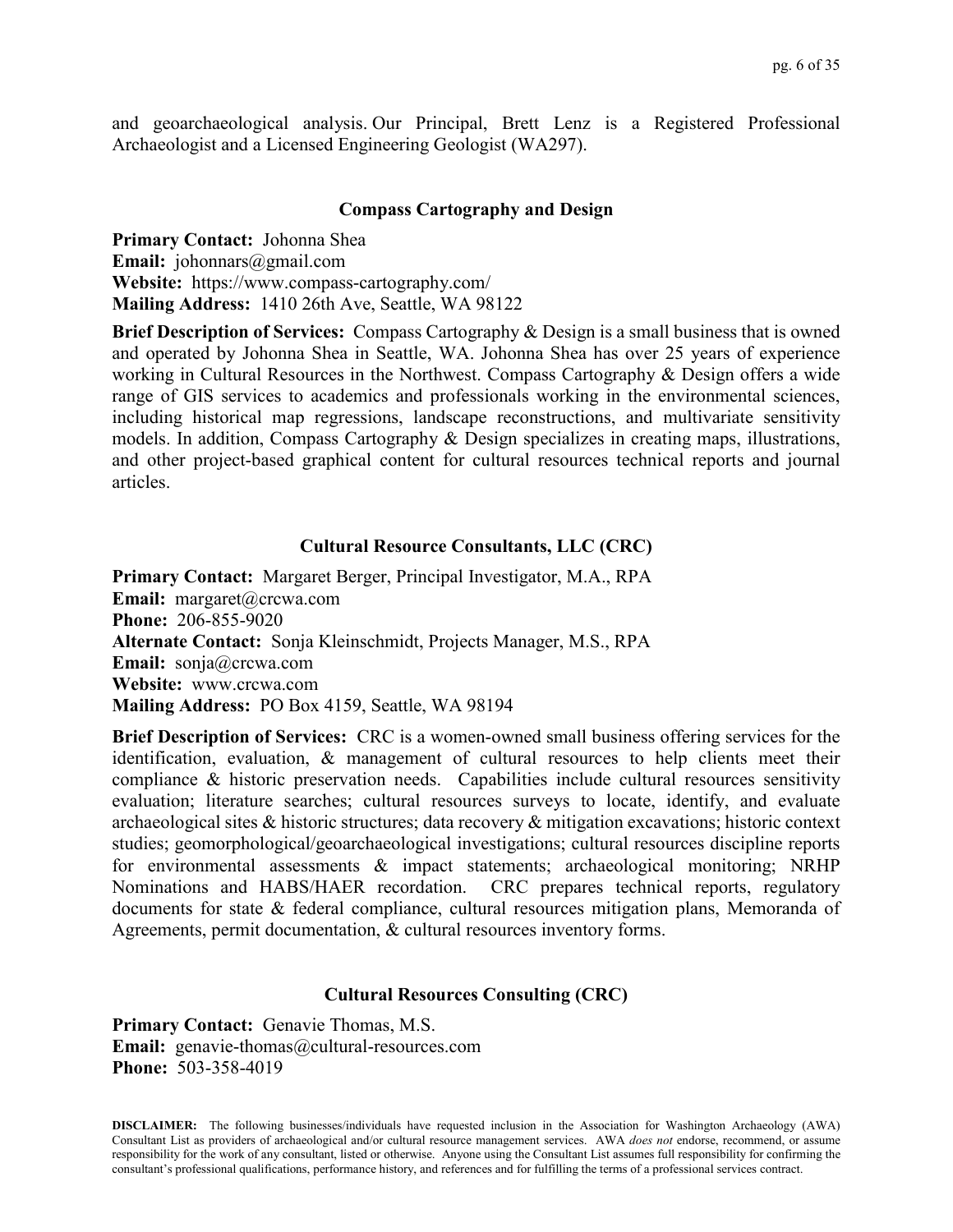**Website:** https://cultural-resources.com/ **Mailing Address:** 1010 Pine Street, Hood River, Oregon, 97031

**Brief Description of Services:** Cultural Resources Consulting (CRC) is a professional woman owned small business established in 2006 to provide archaeological and cultural resources services for local, state, or federal permitting in the Pacific Northwest. We assist private landowners, as well as agencies and organizations, with historic research, land use studies, historic property inventories archaeological surveys and site assessments, and site testing evaluations. These services have been established to provide private clients, city, county state and federal agencies with assistance in both regulatory compliance and technical guidance for cost effective cultural resource management with field offices in Hood River, Clark County and Lopez Island, Washington.

## **Drayton Archaeology (Drayton)**

**Primary Contact:** Garth L. Baldwin, M.A., RPA **Email:** garth@draytonarchaeology.com **Phone:** 360-739-3921 **Website:** www.draytonarchaeology.com **Mailing Address:** PO Box 782, Blaine, WA 98231-0782

**Brief Description of Services:** Drayton Archaeology (Drayton), a Federally Certified Service-Disabled Veteran Owned Small Business, treats every project, large or small, with their full attention. At Drayton, we employ cultural resource professionals complimenting Archaeology and standard Cultural Resource Management (CRM) offerings with dedicated Biological Anthropology and Architectural History departments. Principal Garth L. Baldwin, MA acts as lead on all Drayton projects with the support of Dr. Hillary Parsons, forensic anthropologist, and Mr. Stephen Austin, MA, architectural historian, who direct work in those disciplines. Supporting these departments is a talented staff with specializations in terrestrial faunal analyses, historic artifacts, geoarchaeology, GIS, photography, and curation. Our lead field director, Mr. Alex Berry, MA is a professional underwater archeologist and our principal is a certified diver as well. Our dedicated and responsive staff is committed to delivering exceptional results in accordance with all tribal, local, state, and federal regulations in a timely and cost-effective manner.

## **Dudek**

**Primary Contact:** Zach Windler **Email:** zwindler@dudek.com **Phone:** 971-930-1708 **Website:** http://dudek.com/ **Mailing Address:** 1 SW Columbia St., Suite 1500, Portland, OR 97204

**Brief Description of Services:** Dudek provides the full spectrum of consulting services for cultural resource management and historical research. Our archaeology, history, paleontology, and built environment experts work collaboratively with project owners, planners, engineers, and designers to identify cost-effective solutions for proper treatment of cultural resources. We have a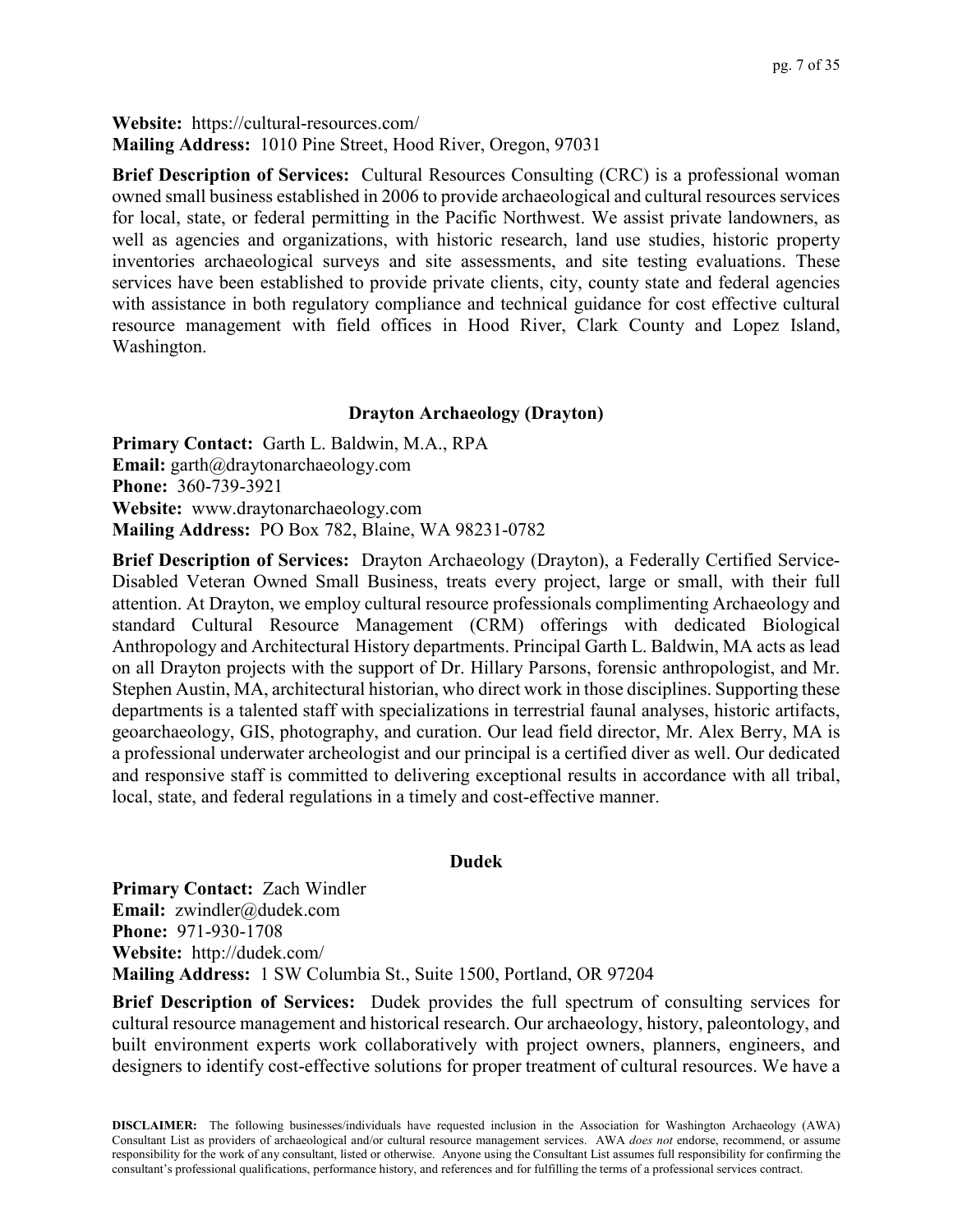deep understanding of local, state, and federal regulations that we draw on to assist clients with nuanced, resource-specific approaches to project implementation. Our Seattle- and Portland-based staff of experienced archaeologists, architectural historians, and historic preservation experts can mobilize quickly to meet the needs of any project.

## **Environmental Science Associates (ESA)**

**Primary Contact:** Chris Lockwood **Email:** Clockwood@esassoc.com **Phone:** 206-789-9658 **Alternate Contact:** Cynthia Reese, Marketing Manager **Email:** creese@esassoc.com **Phone:** 206-789-9658 **Website:** http://www.esassoc.com **Mailing Address:** 5309 Shilshole Avenue NW, Suite 200, Seattle, WA 98107

**Brief Description of Services:** From conducting historic properties analysis and archaeological resources studies to collaborating with institutions to preserve artifacts in curation and museum collections management, our team of archaeologists, field monitors, architectural historians, historians, and preservation planners bring integrated solutions based on practical experience. ESA's cultural resources team is skilled in navigating regulatory complexities, developing appropriate mitigation, and working alongside construction teams to meet project objectives while protecting sensitive sites.

## **Equinox Research and Consulting International, Inc. (ERCI)**

**Primary Contact:** Kelly R. Bush, Principal Investigator, M.A. **Email:** kelrbush@equinoxerci.com **Phone:** 360-826-4930 **Alternate Contact:** Cat Cummings **Email:** ccummings@equinoxerci.com **Website:** www.equinoxerci.com **Mailing Address:** 1229 Cleveland Ave., Mount Vernon, WA 98273

**Brief Description of Services:** ERCI provides full service archaeology and cultural resource services. We are successful in using creative solutions to complex management problems. We work on large and small projects and maintain a small staff of specialists who pride themselves on excellence in field investigation and reporting. We have a uniquely qualified Biological Anthropologist for human remains identification, and provide trainings to planners, educators, engineers, contractors, tribes, local government and land managers on topics associated with managing cultural resources in Washington State.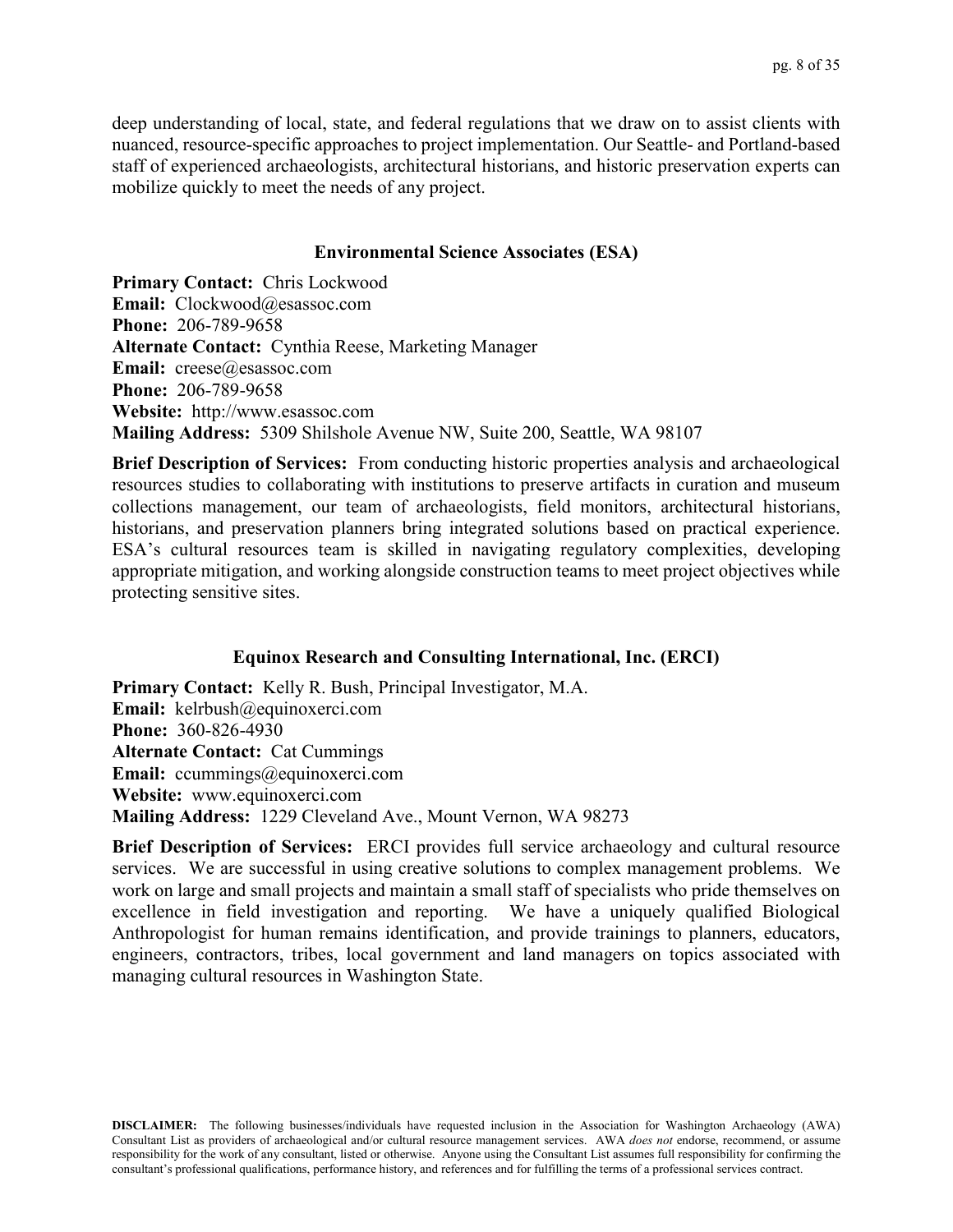## **Falcon Cultural Resources, LLC**

**Primary Contact:** James Harrison Macrae, Archaeologist/Principal Investigator, M.A. **Email:** macrae@falconculturalresources.com **Phone:** 206-383-7008 **Alternate Contact:** Theodora Jonsson-Macrae **Phone:** 206-612-9446 **Website:** www.falconculturalresources.com **Mailing Address:** 18013 Fox Hollow Lane, Bow, WA 98232

**Brief Description of Services:** Falcon Cultural Resources, LLC is a cultural resource management firm based in northwest Washington. We offer Secretary of the Interior qualified professional archaeological services. Falcon Cultural Resources works with individuals, agencies, and municipalities on projects in Western Washington and British Columbia. Falcon Cultural Resource's staff knows how to identify and evaluate archaeological and cultural resources to provide efficient compliance and management solutions to our clients. Besides our core staff we have a list of supporting associates. Together we provide the archival research, evaluation, fieldwork, reporting, and permitting services necessary to manage cultural resources in a timely, proper, and cost-effective way.

## **FDMC**

**Primary Contact:** Fennelle Miller, Principal **Email:** fennelle@icloud.com **Phone:** 509-899-2448 **Mailing Address:** 605 North Anderson Street, Ellensburg, WA 98926

**Brief Description of Services:** FDMC, a 26-year-old Central Washington company registered with the State as a Women's Business Enterprise (WBE), is experienced at conducting archaeological survey and testing, as well as historic property inventory/survey. FDMC is a sole proprietorship with part-time employees, and thus has very low overhead and low billing rates. However, we employ some of the most experienced employees in the profession, including a historic preservation specialist with more than 46 years of experience and two archaeologists who meet the Secretary of the Interior's Standards, have worked for three Indian Tribes, four public agencies, and have 30 years of experience. We also specialize in working with private landowners to solve your archaeological and historic preservation issues. FDMC simply does more for less.

## **Fullscope Northwest Archaeological Consultants (Fullscope NW)**

**Primary Contact:** Jena Kalli, Archaeologist/Researcher/Project Manager, M.S. **Email:** jenakalli@fullscopenw.com **Phone:** 360-298-8500 **Alternate Contact:** Jeremy Ripin, Principal, M.S. **Email:** jeremyripin@fullscopenw.com **Phone:** 802-505-8241 **Website:** www.fullscopenw.com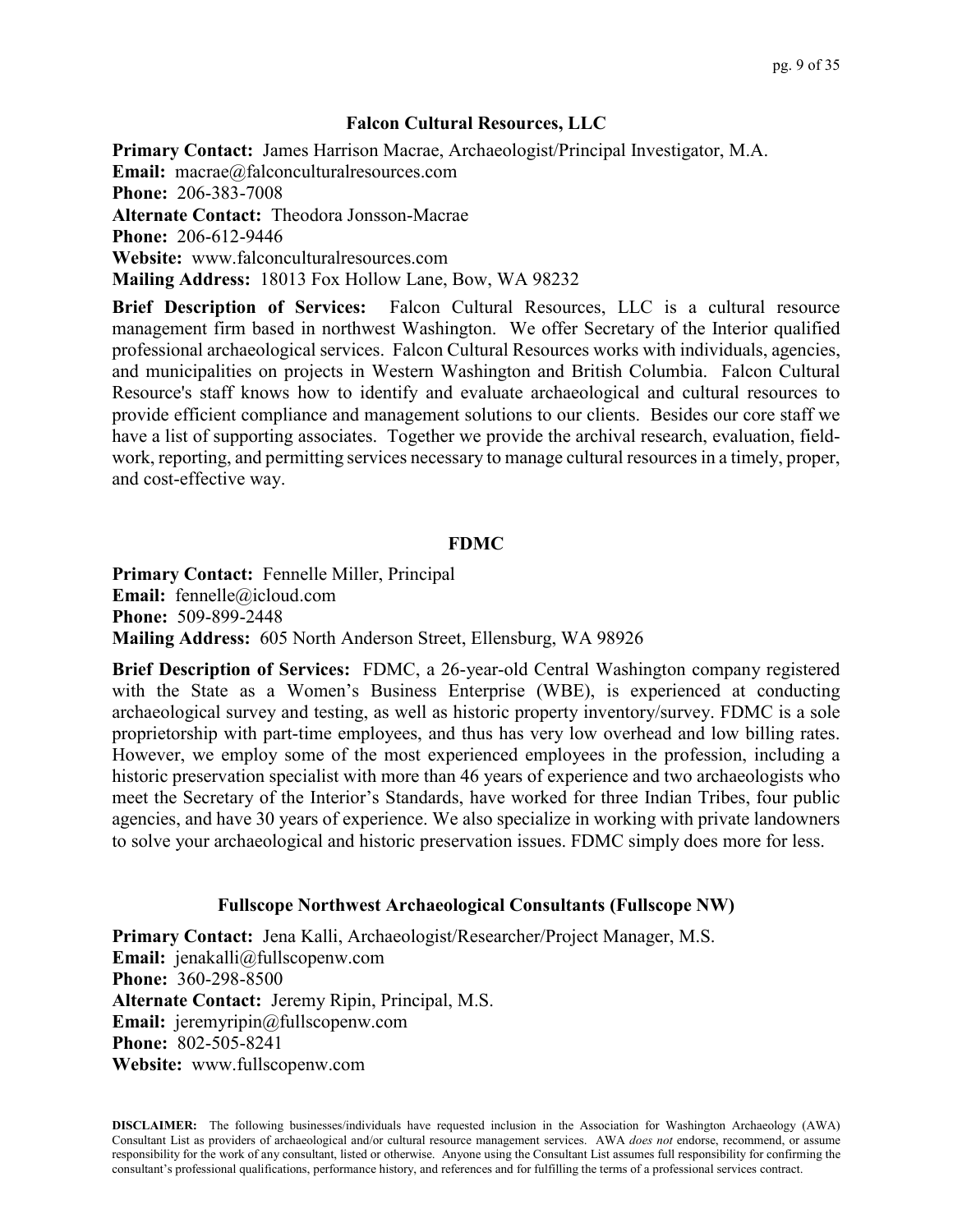## **Mailing Address:** PO Box 14523, Seattle, WA 98114

**Brief Description of Services:** Fullscope NW provides cultural resource management services including record searches, testing and surveying, monitoring during construction activities, and DAHP consultations, and permit applications.

#### **Furlong Services**

**Primary Contact:** Julia Furlong, MS, RPA **Email:** furlonservices@gmail.com **Phone:** 509-608-6225

**Brief Description of Services:** Furlong Services is a sole proprietorship focused on cultural resources survey, archaeological mapping, digital illustration, and archaeological science research. Looking to incorporate materials sourcing, isotope analysis, or 3D artifact illustration into your site analysis? Do you want to kick your report graphics up a notch? Would you like to switch field recording methods to completely digital? Julia Furlong, owner, has the skills you need, including experience working as an archaeological project manager in the Northwest and Great Basin, creating graphics for hundreds of technical reports, experience in digital data collection transitions using ESRI products, and conducting materials science based research. A single employee, woman owned company and the transition to remote working keeps billing rates low. Call or email to discuss your project needs and what Furlong Services has to offer!

#### **GRAM Northwest, LLC**

**Primary Contact:** Stacie Sexton, M.S. **Email:** stacie.sexton@gramnorthwest.com **Phone:** 509-946-1376 **Alternate Contact:** Nathan Bowles, Principal Engineer/Operations Manager, B.S. Alternate Email: nathan.bowles@gramnorthwest.com **Alternate Phone:** 509-946-1376 **Website:** www.gramnorthwest.com **Mailing Address:** PO Box 928 Richland, WA 99352

**Brief Description of Services:** GRAM Northwest is a woman-owned small business providing cultural resources support for SEPA and NHPA projects throughout eastern and southeastern Washington. The team at GRAM Northwest has over 10 years of professional experience in cultural resources reporting (SEPA and Section 106 of the NHPA), fieldwork including pedestrian survey and subsurface testing, literature reviews, and construction monitoring. Previous projects include cultural resources reviews for construction of: housing developments, office buildings and industrial facilities, agricultural circles and irrigation pipelines.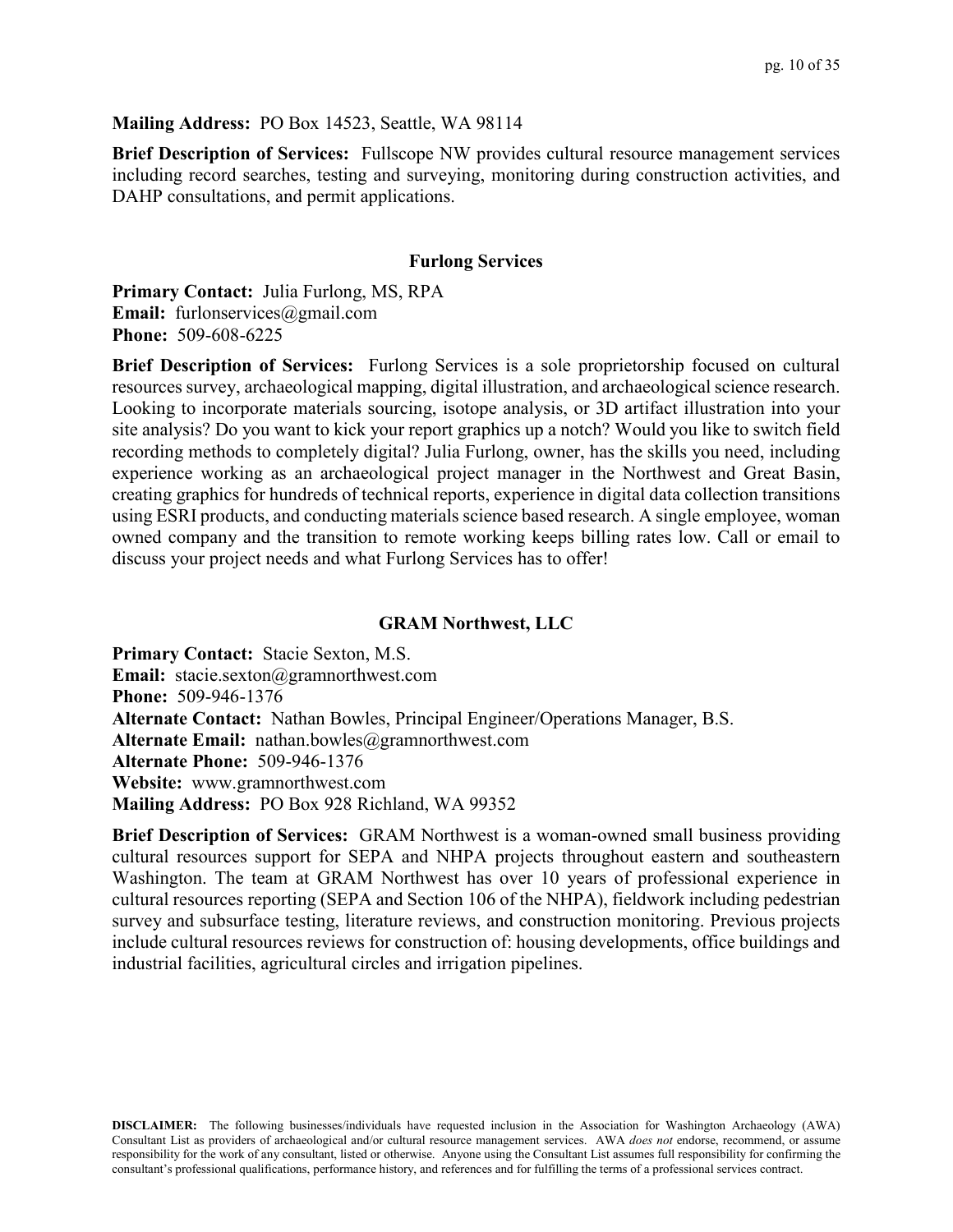## **Historical Research Associates, Inc. (HRA)**

*Seattle, WA Office:*

**Primary Contact:** Lynn Compas, Principal Archaeologist & Washington/Montana Regional Manager

**Email:** lcompas@hrassoc.com

**Phone:** 206-343-0226

**Mailing Address:** 1904 Third Ave., Suite 240, Seattle, WA 98101

**Website:** www.hrassoc.com

**Brief Description of Services:** HRA provides consulting services in cultural resource management, litigation support, and historical research. Our expertise enables compliance with Sections 106 & 110 requirements of the National Historic Preservation Act; the National Environmental Policy Act; state cultural resources legislation; and National Park Service Cultural Resource Management (Director's Order 28) requirements. HRA is a small business concern (FAR 19.1) with 21 full-time Archaeologists (19 who meet the Secretary of the Interior's professional qualification standards in Archaeology), 15 full-time Historians who meet the qualification standards in History, and 6 full-time Architectural Historians and Historic Preservationists who meet the qualification standards in Architectural History.

## **ICF International, Inc. (ICF)**

*Seattle, WA Office* **Primary Contact:** Tait Elder, MA, RPA, Senior Archaeologist **Email:** tait.elder@icf.com **Phone:** 360-920-8959 **Alternate Contact:** Melissa Cascella, MA, RPA, Senior Archaeologist **Email:** melissa.cascella@icf.com **Phone:** 206-801-2818 **Mailing Address:** 1200 Sixth Avenue, Suite 1800, Seattle, WA 98101 **Website:** www.icf.com

**Brief Description of Services:** ICF is a multidisciplinary environmental consulting firm, assisting clients with cultural resources projects since 1970. We specialize in assisting clients with NEPA and SEPA, Section 106, Executive Order 21-02, Section 4(f), and other cultural resource regulations. Our full-time professional staff includes over 50 employees working throughout the PNW, and includes staff who meet or exceed the Secretary of the Interior qualifications for precontact and historical archaeology, history, and architectural history, and are Oregon Qualified Archaeologists. Our knowledge of the history, archaeology, architectural history, and geology of the region, as well as our strong relationships with local tribes and state agencies, enable us to provide our clients with cost-sensitive, efficient, and prompt services adhering to project budgets and schedules.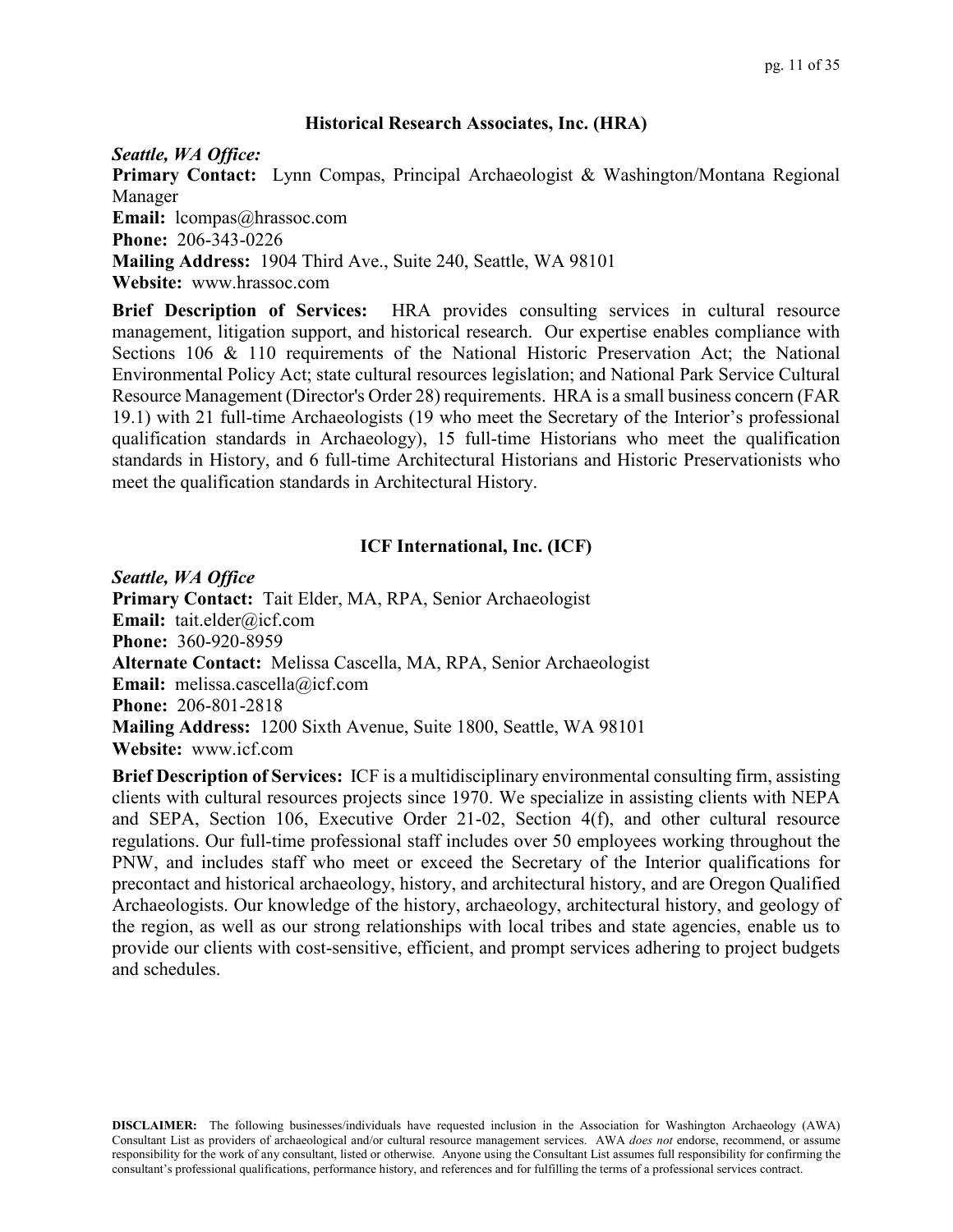#### **Legacy Anthropology LLC**

**Primary Contact:** Susan Larsen, Archaeologist/Geologist-in-Training, M.A. **Email:** Susan@legacyanthropology.com **Phone:** 360-471-0954 **Alternate Contact:** Nicholas Gouette, Archaeologist, B.A. **Email:** legacyanthropology@gmail.com **Phone:** 425-923-4713 **Website:** https://legacyanthropology.com **Mailing Address:** PO Box 29173, Bellingham, WA 98228

**Brief Description of Services:** Legacy Anthropology is a Cultural Resource Management company providing services throughout Washington State. Priding ourselves on professional, fast, and friendly consultation, we have specific experience designing and conducting archaeological surveys on private and public projects. Additionally, our experience includes data recovery, construction monitoring, preparing collections for curation, archival research, artifact analysis, and faunal analysis with an emphasis on shellfish and fish remains. Our cultural resource management services aid clients in developing and adapting their projects to comply with all local, state, and federal laws pertaining to archaeological and historic resources.

#### **Pacific Geoarchaeological Services**

**Primary Contact:** Charles Hodges **Email:** cmhodges@pacificgeoarch.com

#### **Perteet, Inc.**

**Primary Contact:** Emily Peterson **Email:** emily.peterson@perteet.com **Phone:** 206-436-0515 **Website:** https://www.perteet.com **Mailing Address:** 801 2nd Avenue, Suite 302, Seattle, WA 98104

**Brief Description of Services:** Perteet Inc. is an award-winning engineering and environmental consulting firm dedicated to enhancing the quality of life in the communities we live. Perteet's cultural resources team has over 20 years' experience providing consulting services in Washington. We are experts in cultural resources compliance and can help you develop the appropriate strategy to comply with all local, state, and federal regulations. We regularly complete cultural resources assessments, tribal and agency coordination, historical research, archaeological surveys, evaluations of archaeological sites, data recovery, and construction monitoring. Our goal is to help complete your projects with creative, high-quality, and cost-effective solutions.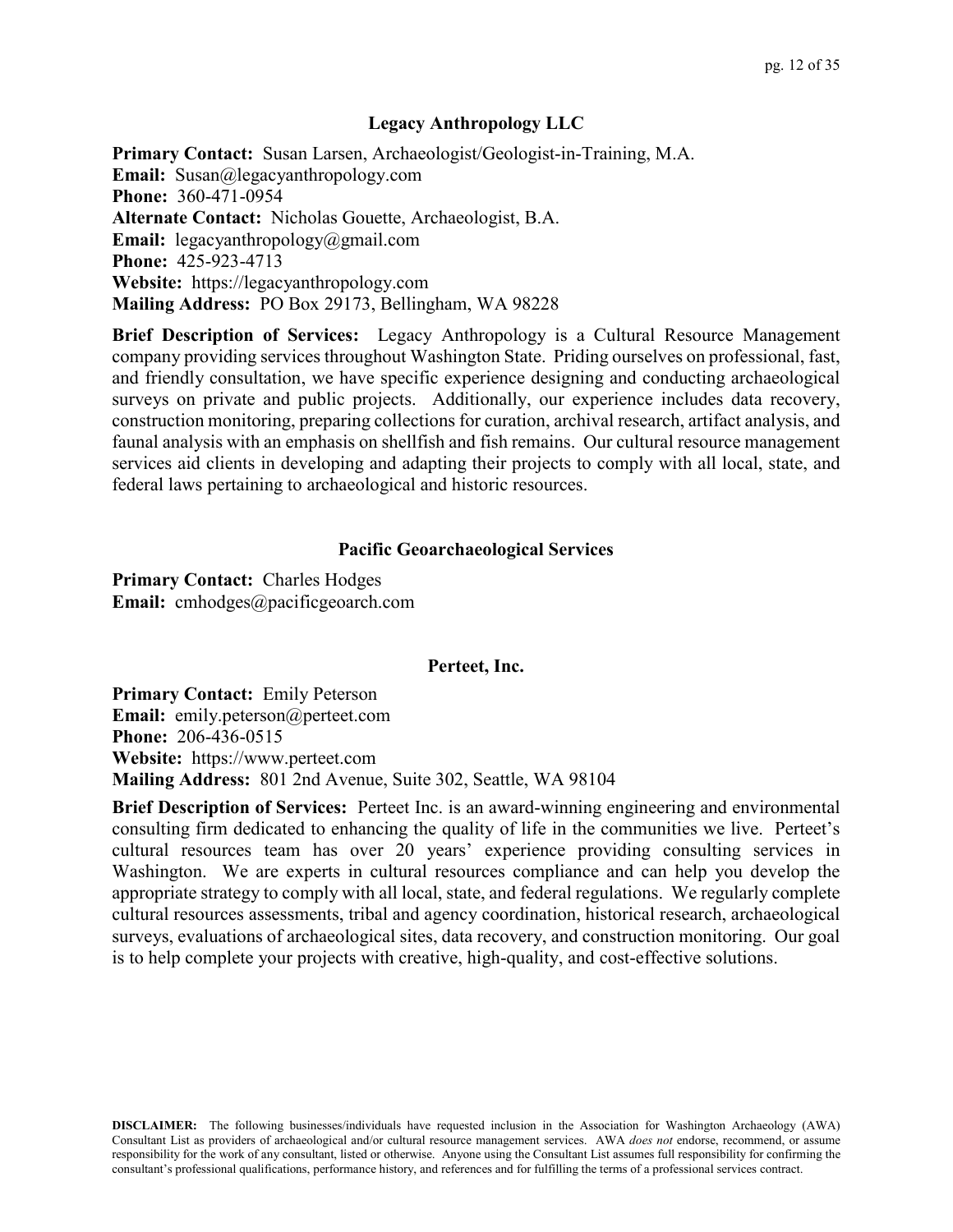## **Plateau Archaeological Investigations, LLC**

**Primary Contact:** David Harder **Email:** dharder@plateau-crm.com **Alternate Contact:** Adam Sackman **Alternate Email:** asackman@plateau-crm.com **Phone:** 509-332-3830 **Website:** www.plateau-crm.com **Mailing Address:** PO Box 714, Pullman, WA 99163

**Brief Description of Services:** Plateau Archaeological Investigations conducts archaeological and cultural resource contracting and consulting, including Section 106, SEPA, NEPA, E.O. 05- 05, and JARPA surveys for federal and state agencies, municipalities, utility companies, engineering firms, and private organizations. We also conduct historical research and perform "desktop" and "WISAARD" reviews. Our reports satisfy the requirements of any funding agencies, state departments or agencies, and any tribal entities who may comment as interested parties.

## **Salix Archaeological Services, LLC (SALIX Archaeology)**

**Primary Contact:** Jennie Deo Shaw, Owner/Archaeologist, Ph.D. **Email:** jshaw@salixarchaeology.com **Phone:** 206-356-6563 **Website:** www.salixarchaeology.com **Mailing Address:** PO Box 31911, Seattle, WA 98103

**Brief Description of Services:** Salix Archaeological Services (SALIX Archaeology) is a small, woman-owned business offering botanical analysis for the archaeological community. Based in Seattle, SALIX Archaeology offers a range of services, from field consultation to taxonomic identification to reporting, and more. Owner and principal archaeologist Jennie Deo Shaw brings over 15 years of field and laboratory experience, as well as a dedication to delivering quality, timely, and cost-effective solutions to her clients. She specializes in the taxonomic identification of charcoal and wood and assists clients across the Pacific Northwest and Alaska to complete fuel analyses and radiocarbon sample selection.

## **Stell Environmental (Stell)**

**Primary Contact:** Tim Gerrish **Email:** tgerrish@stellee.com **Phone:** 206-351-7809 **Alternate Contact:** Sarah Steinkraus **Email:** ssteinkraus@stellee.com **Phone:** 360-620-5840 **Website:** www.stellee.com **Mailing Address:** 6100 219th Street SW, Suite 480, Mountlake Terrace, WA 98043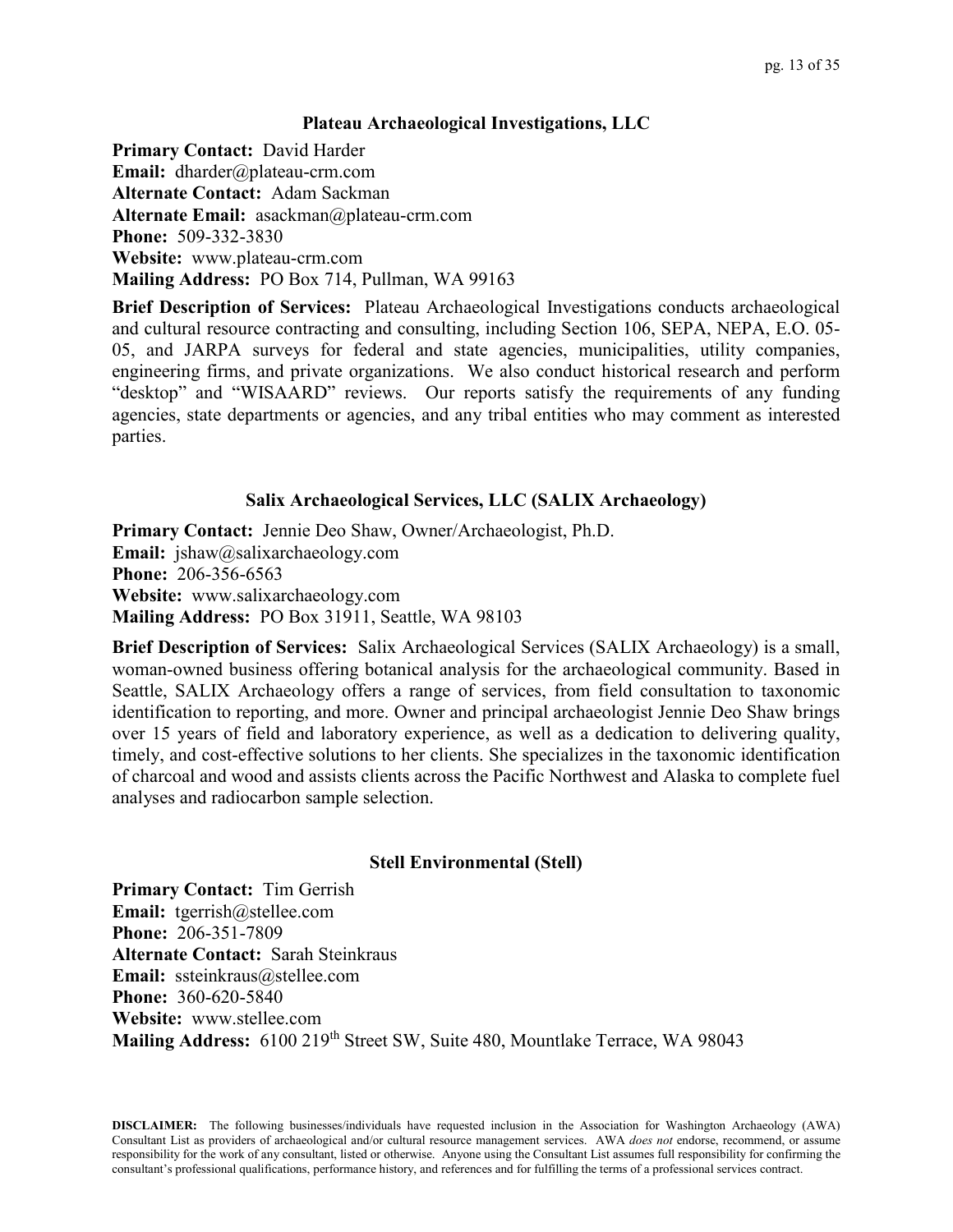**Brief Description of Services:** A veteran-owned, woman-owned small business, Stell conducts cultural resource investigations and compliance support for a wide range of clients in all regulatory contexts, including Section 106, NEPA, SEPA, DOT Section 4(f), and Governor's E. O. 21-02. Stell provides a full suite of services including intensive/reconnaissance level surveys, archaeological site testing, data recovery, historic buildings and structure inventories, National Register evaluations, Historic American Buildings Survey/Historic American Engineering Record documentation, ethnographic studies, memoranda of agreement, archaeological monitoring, remote sensing (ground penetrating radar), cultural resource management and mitigation plans, interpretive brochures, and popular publications. We offer third-party coordination to agencies in support of discussions with Native American tribes. Stell also provides digital twin production and 3D scanner capabilities and UAV services for high resolution LiDAR, photogrammetry, 2D aerial imagery, 3D modelling, and thermal imaging.

## **Tierra Right of Way Services, Ltd. (Tierra)**

#### *Everett Office:*

**Primary Contact:** Kevin Donald, PhD, RPA **Email:** kdonald@tierra-row.com **Phone:** 919-449-7988 **Alternate Contact:** Tom Euler **Email:** teuler@tierra-row.com **Mailing Address:** 3927 Colby Ave, Everett, WA 98201

*Spokane Office:* **Primary Contact:** Steve Dampf, MS **Email:** sdampf@tierra-row.com **Phone:** 505-655-7447 **Mailing Address:** 422 W Riverside Avenue, Suite 1330, Spokane, WA 99201

**Website:** http://www.tierra-row.com

**Brief Description of Services:** Tierra is a full cultural resources management firm providing services throughout Washington State and the western U.S. Operating since 1989, our services include cultural resources assessments; construction monitoring; testing and data recovery; artifact analysis; historic research; and historic property evaluation. With offices in both western and eastern Washington, Tierra's experience includes a variety of regulatory frameworks including U.S. Army Corps of Engineers permits, Executive Order 21-02, and Section 106 of the NHPA. Our clients include Federal, State, and local agencies; private developers; engineers; environmental consultants; Tribes; and public and private utilities.

## **Willamette Cultural Resources Associates, Ltd. (WillametteCRA)**

**Primary Contact:** Stephenie Kramer, M.S. **Email:** stephenie@willamettecra.com **Phone:** 206-397-1487 **Alternate Contact:** Robert Kopperl, Ph.D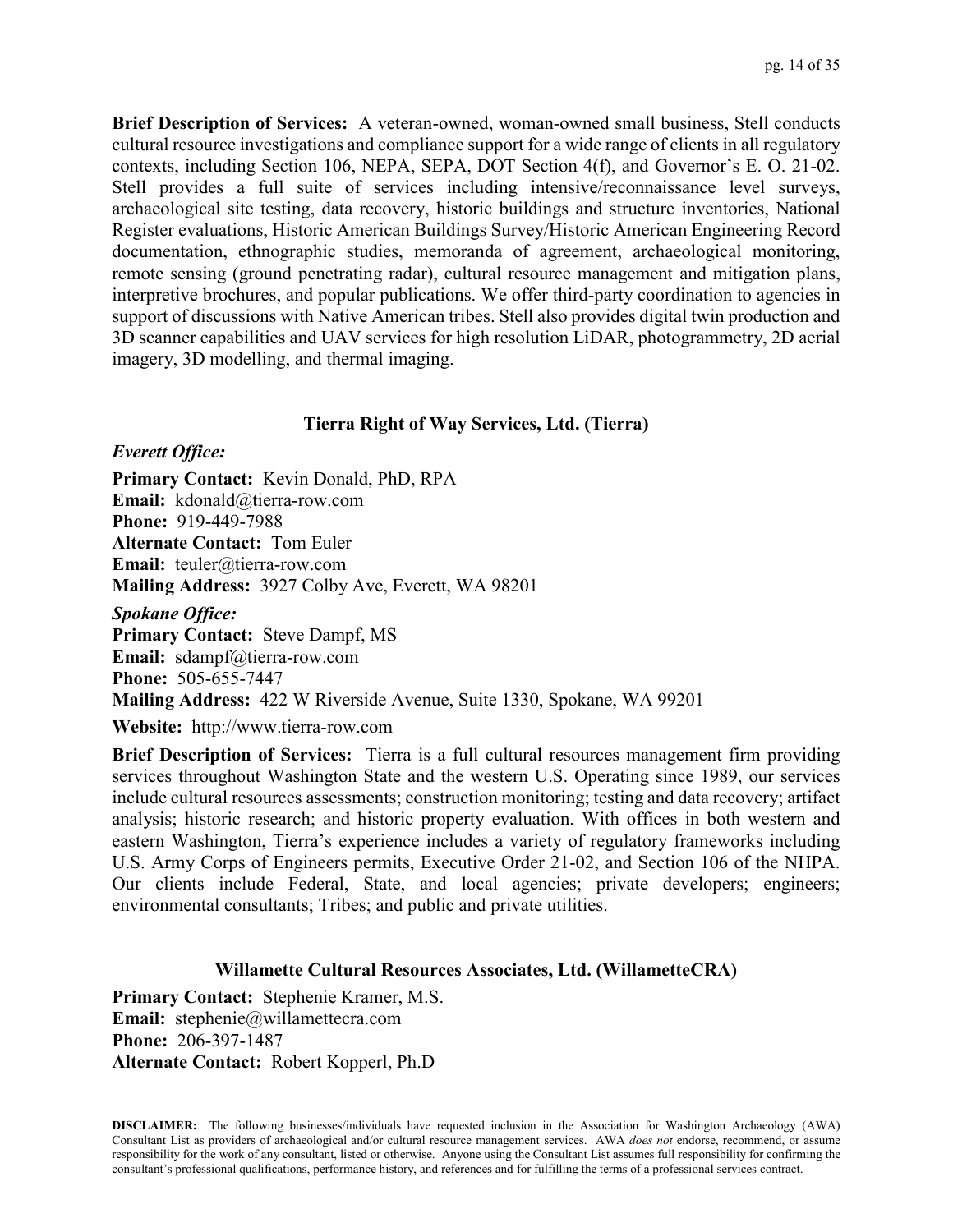**Email:** bob@willamettecra.com **Mailing Address:** 655 South Orcas St., Suite 220, Seattle, WA 98108

**Website:** www.willamettecra.com

**Brief Description of Services:** Willamette Cultural Resources Associates, Ltd. (WillametteCRA) is a full-service cultural resource management firm. Our in-depth knowledge of state and federal cultural resource requirements allows us to provide our clients with a full-range of professional services in all areas of cultural resource management, prehistoric and historical archaeology, architectural history, and ethnographic research. WillametteCRA is able to assist you with archaeological surveys and testing, data recovery excavations, monitoring of construction activities, archaeological assessments and evaluations for National Register eligibility, and Traditional Cultural Properties studies that are designed to meet federal, state, and local government historic preservation compliance requirements.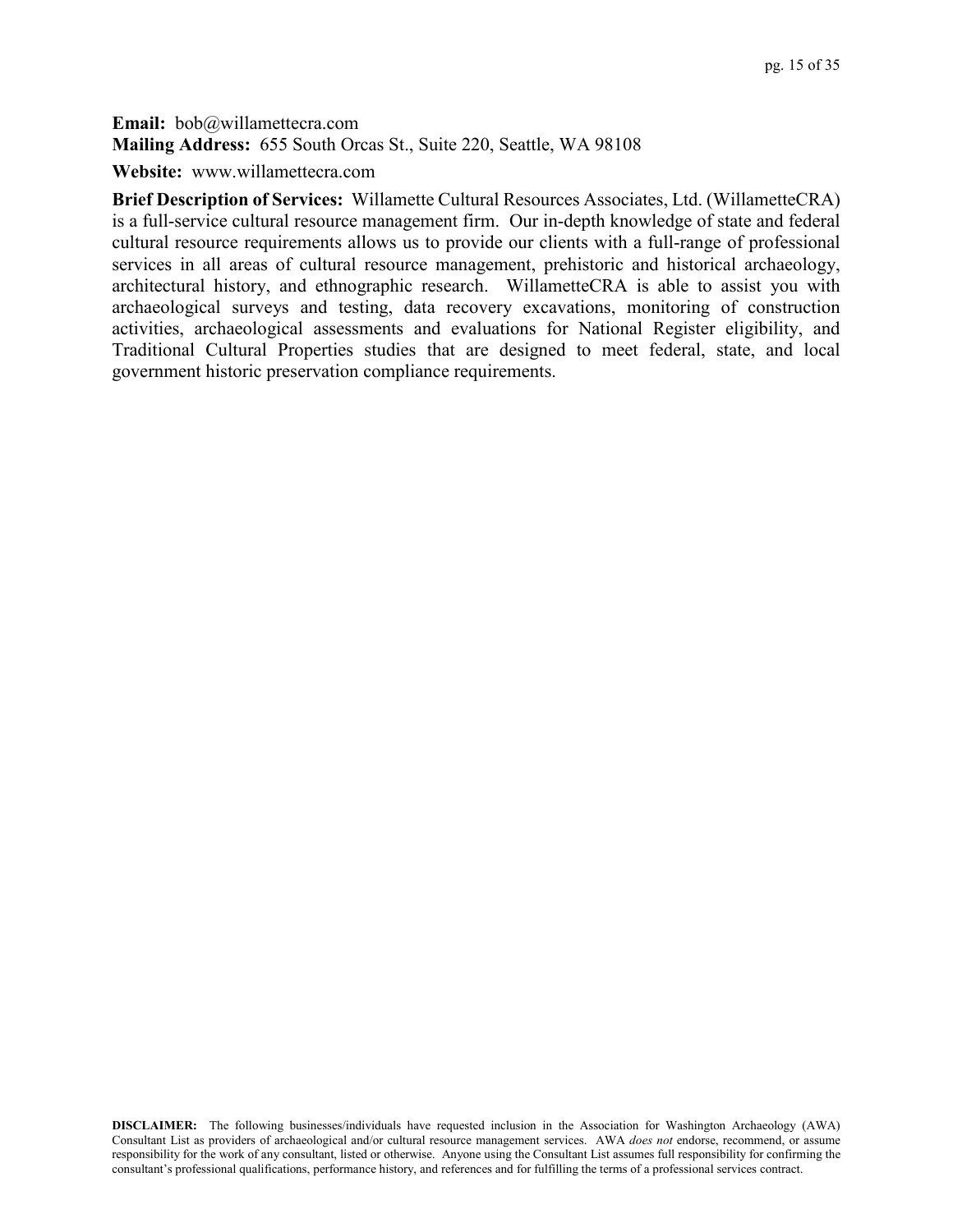# **ALL OTHER LISTINGS**

## **AECOM Technical Services**

**Primary Contact:** Michael S. Kelly **Email:** mike.s.kelly@aecom.com **Phone:** 503-222-7200 **Alternate Contact:** Sarah McDaniel **Email:** sarah.mcdaniel@aecom.com **Website:** www.aecom.com **Mailing Address:** 111 SW Columbia, Suite 1500, Portland, OR 97201

**Brief Description of Services:** AECOM is a premier, fully integrated professional and technical services firm positioned to design, build, finance and operate infrastructure assets around the world for public- and private-sector clients. We provide a suite of environmental services and have a nationwide network of Secretary of the Interior-qualified architectural historians and archaeologists who are experienced in all aspects of cultural resources management (e.g., survey, monitoring, cultural resource management plans, damage assessments, data recovery, mitigation, HABS/HAER documentation, National Register listings).

## **Anderson Environmental Consulting, LLC (AEC)**

**Primary Contact:** Michelle Anderson, Owner, Senior Environmental Planner, Biologist **Email:** mca@AEC-envior.com **Phone:** 509-220-0045 **Alternate Contact:** Jennifer Allen, M.A.A., Senior Archaeologist **Email:** JA@AEC-enviro.com **Phone:** 231-392-1156 **Website:** http://www.aec-enviro.com **Mailing Address:** 707 N Cedar St., Ste. 1B, Spokane WA, 99201

**Brief Description of Services:** Anderson Environmental Consulting, LLC (AEC) is a certified Disadvantaged Business Enterprise (DBE) and Minority/Women Business Enterprise (MWBE) located in Spokane, WA with extensive experience throughout the Pacific Northwest. AEC provides high quality cultural resource management, biological, and environmental services including compliance with Section 106 of the NHPA, NEPA, and SEPA. AEC specializes in federally funded transportation projects and has a wide variety of experience working with cities, counties, port districts, public utility districts, and private developers on all types of projects. Archaeologist Jennifer Allen meets the Secretary of the Interior qualifications for Archaeology in Prehistoric and Historic Archaeology.

## **Anderson Perry & Associates, Inc.**

**Primary Contact:** Stephanie O'Brien, MA, RPA **Email:** sobrien@andersonperry.com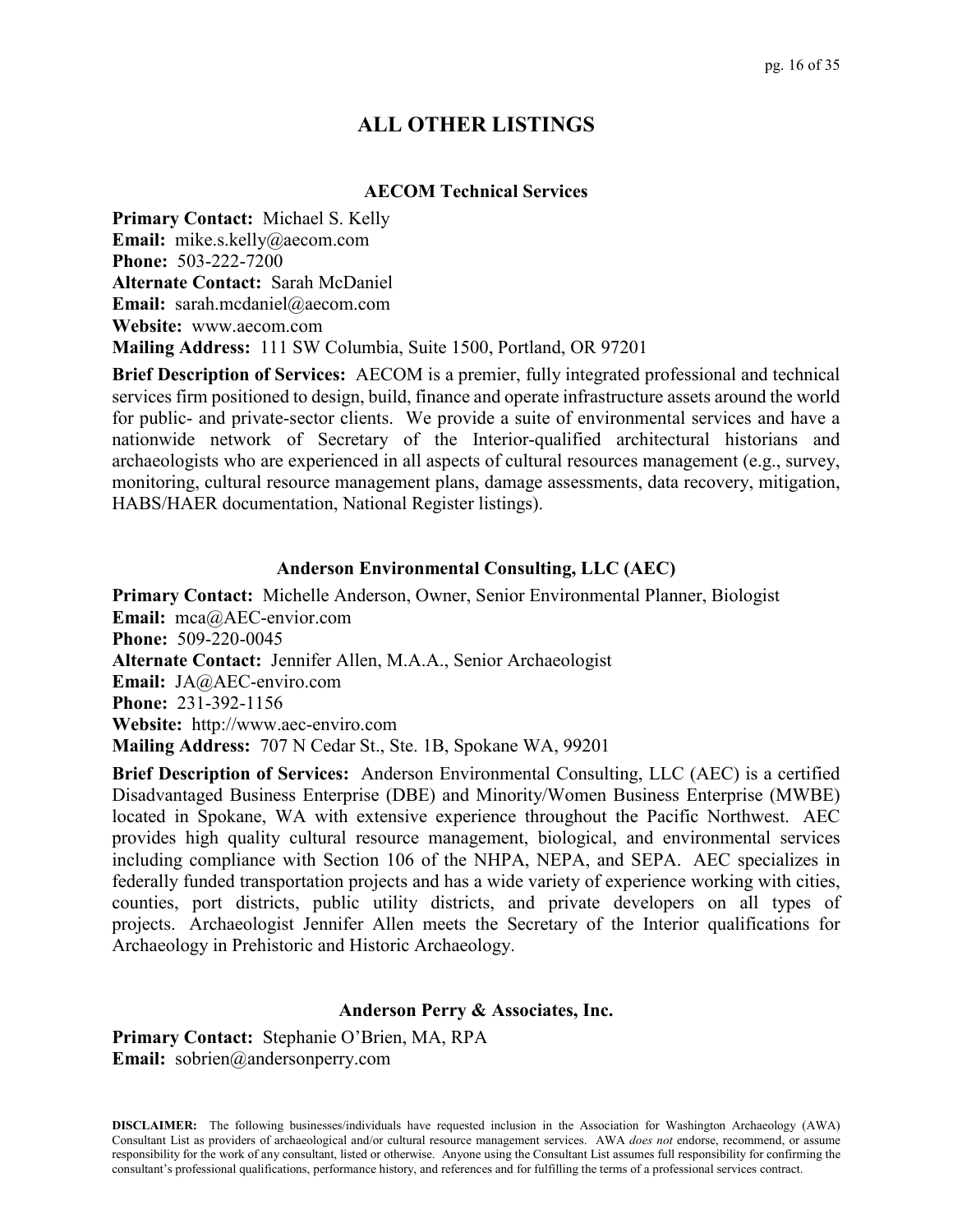**Phone:** 541-963-8309 **Alternate Contact:** Andrew Frierson, MA, RPA Email: afrierson@andersonperry.com **Phone:** 541-963-8309 **Website:** www.andersonperry.com

**Mailing Address:** PO Box 1687, Walla Walla, WA 99362 / PO Box 1107, La Grande, OR 97850

**Brief Description of Services:** Anderson Perry & Associates, Inc. is a full-service civil engineering, surveying, and environmental firm with offices in Walla Walla, WA; La Grande, OR; and Redmond, OR. We provide cultural resource management services with integrity, including background research, archaeological inventories, subsurface testing, construction monitoring, data recovery, laboratory analysis, curation, and technical reports. Our past clients have included private landowners, cities, tribes, counties, irrigation districts, and communication companies. We look forward to working with you on future projects.

## **Applied Archaeological Research, Inc. (AAR)**

**Primary Contact:** Bill Roulette **Email:** bill@aar-crm.com **Phone:** 503-281-9451 **Alternate Contact:** Aimee Finley **Email:** aimee@aar-crm.com **Website:** www.aar-crm.com **Mailing Address:** 4001 NE Halsey St, Suite 3, Portland, OR 97232

**Brief Description of Services:** AAR is a fully licensed, full service, cultural resource management consulting firm. AAR has expertise in all phases of prehistoric and historical archaeology, artifact and faunal analysis, and historic preservation. AAR conducts all size surveys from small-scale to large, complex, multi-site, multi-state monitoring, testing, and data recovery projects throughout the Pacific Northwest. AAR assists its clients in complying with local, state, and federal laws and requirements including NEPA, NHPA Sections 106 and 110, Washington Executive Order 05-05, and other local ordinances. Staff includes experts in documenting aboveground cultural resources, artifact curation, GPS/GIS operations, and remote sensing technologies.

## **Archaeological Frontiers**

**Primary Contact:** Thomas E. Churchill **Email:** tecbear50@gmail.com **Phone:** *primary:* 503-669-9230, *cell:* 503-819-5600 **Mailing Address:** 951 NE Linden Ave., Gresham, OR 97030

**Brief Description of Services:** Archaeological Frontiers is a professional Cultural Resource Management firm providing expertise to a variety of governmental agencies, Native American Nations, and private groups. Archaeological Frontiers was established and then merged with Coastal Magnetic Search & Survey in 1997. The organization has extensive experience in cultural resource management throughout the Pacific Northwest. Experience includes Section 106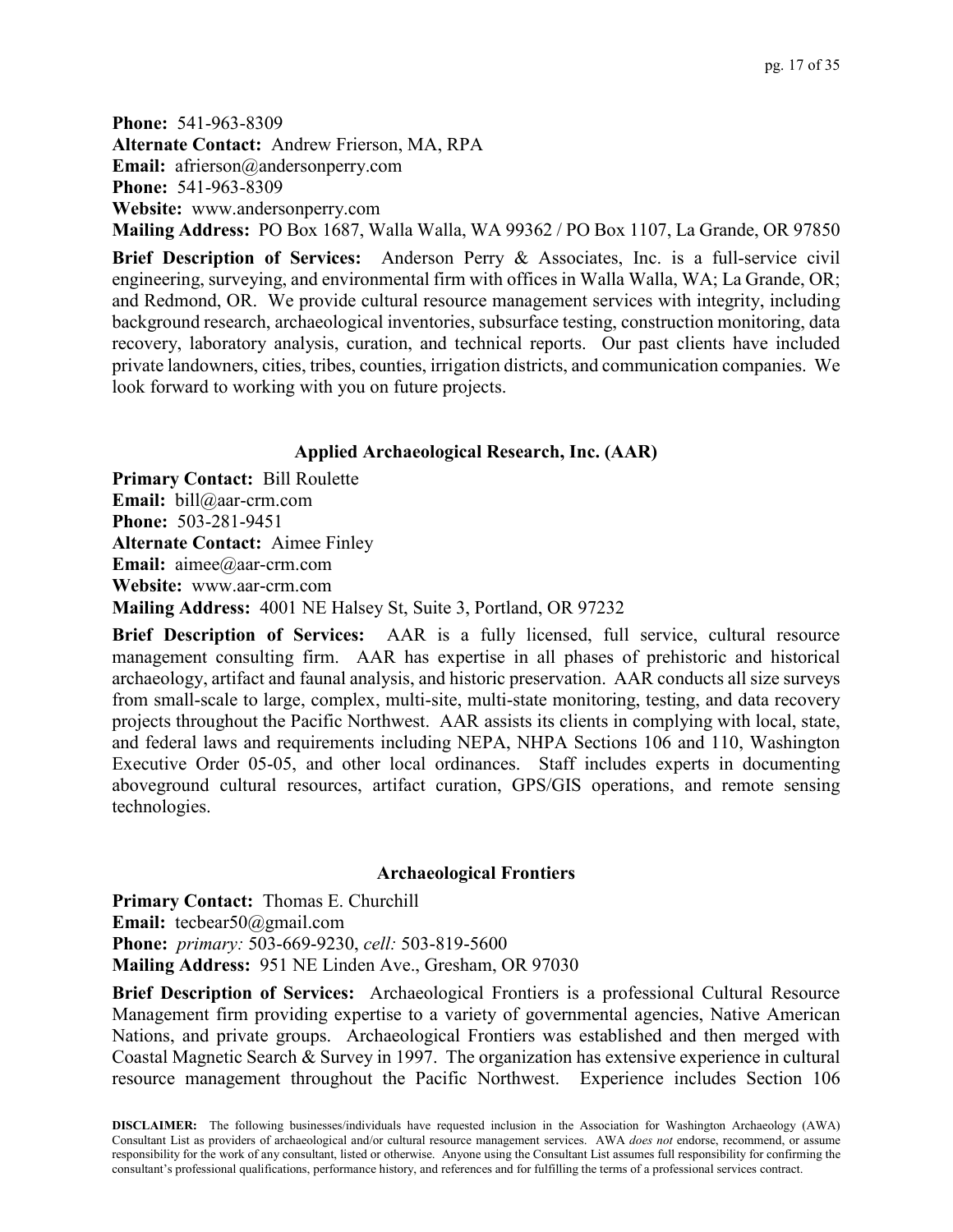compliance, archival research, reconnaissance/survey level fieldwork, excavation (prehistoric and historic sites), monitoring, evaluation of cultural resources (both prehistoric and historic), design and implementation of mitigation programs, and familiarity with federal and state compliance and coordination procedures.

## **Archaeology and Architectural History, LLC (ARH)**

**Primary Contact:** A. Craig Hauer, M.A., RPA **Email:** achauer@arharchaeology.com **Phone:** 775-771-7324 **Website:** https://arharchaeology.com **Mailing Address:** 8500 W. Wyndham Lane, Boise, ID 83704

**Brief Description of Services:** ARH can assist you in planning, permitting, and managing a variety of cultural resource projects. Expertise in prehistoric and historic archaeology, architectural history, public interpretation, and history are ARH's strengths. Our cultural resource specialists use their knowledge of national, state, and local agency regulations to ensure the successful and timely completion of our clients' projects. We strive to develop creative compliance solutions to our clients' cultural resources management needs that save money, and benefit the client, the regulatory agency, and the resource. We have routinely assisted clients in establishing scopes of cultural resource investigations, acting as the proponent's cultural resource manager.

## **Archisto Enterprises**

**Primary Contact:** Stephen Emerson **Email:** archisto51@yahoo.com **Phone:** 509-466-8654 **Alternate Email:** semerson@ewu.edu **Mailing Address:** W. 212 Dawn Avenue, Spokane WA 99218 **Brief Description of Services:** Archisto Enterprises is a cultural resource company that specializes in historic building evaluation, historic property inventory (HPI) form completion and historic register completion both at the local and national level (NRHP), including both individual structures as well as districts. I have 30 years of experience in this field. I will work throughout the Pacific Northwest.

#### **Atkins North America**

**Primary Contact:** Sandra P. Pentney, MA, RPA **Email:** sandra.pentney@atkinsglobal.com **Phone:** 858-514-1083 **Website:** www.atkinsglobal.com/northamerica **Mailing Address:** 3570 Carmel Mountain Road, Suite 300, San Diego, CA 92130

**Brief Description of Services:** Atkins, a diversified environmental and engineering firm, offers a full range of cultural resource expertise with a special emphasis on permit and compliance requirements. Our interdisciplinary staff is fully accredited and has experience throughout the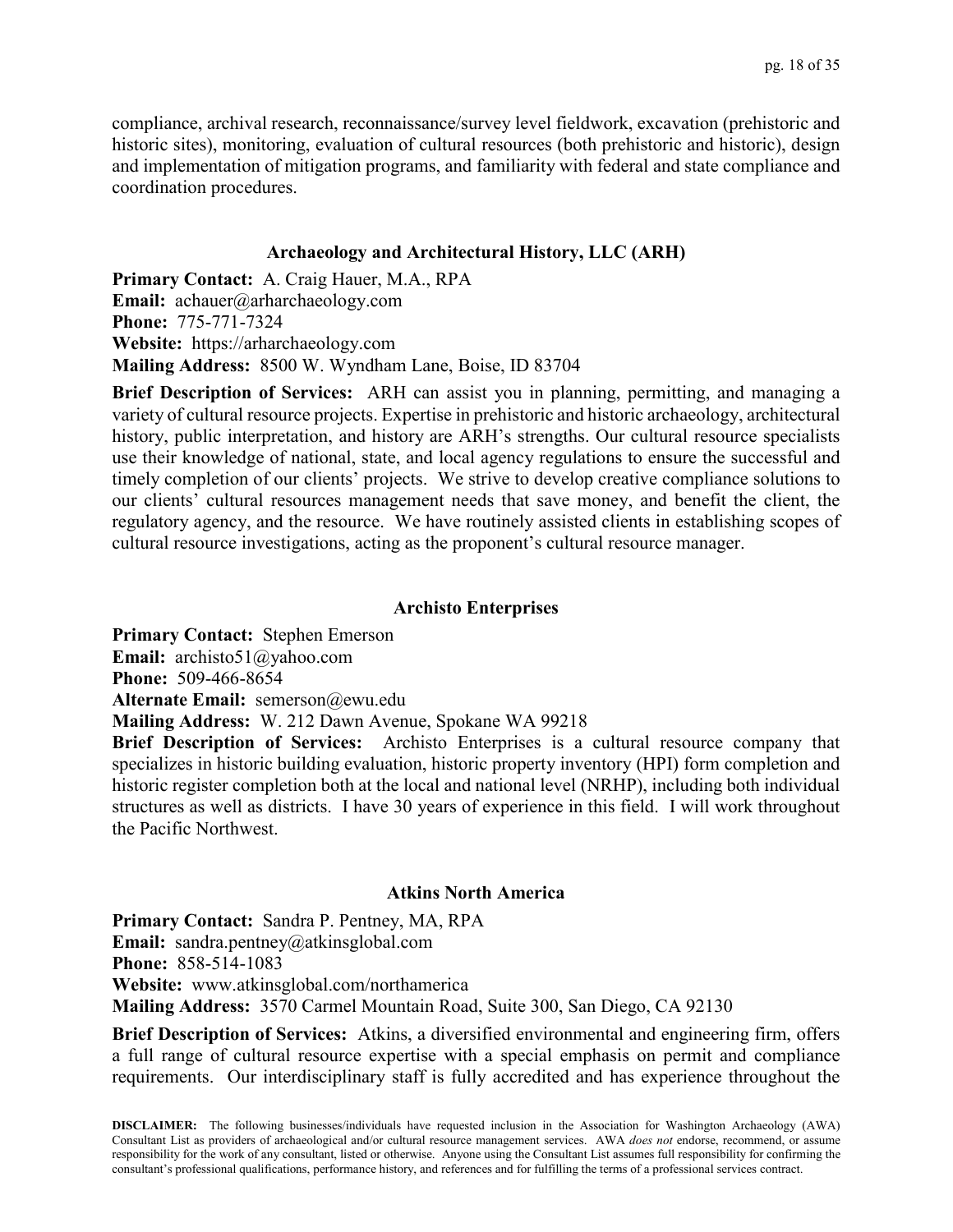state in all levels of archaeological investigations, literature and record searches and historic architecture studies. The firm has worked extensively with the review procedures of the Texas Historical Commission and federal permitting agencies. Completed projects include reservoirs, parks, roads, housing developments, airports, mines, treatment plants, landfills, pipelines, wells, transmission lines, and well pad sites.

#### **BOAS, Inc.**

**Primary Contact:** Astrida R. Blukis Onat, President **Email:** boasinc@comcast.net **Phone:** 206-323-1343 **Mailing Address:** 2001 E Lynn St., Seattle, WA 98112-2619

**Brief Description of Services:** Cultural resource studies, archaeological studies, historic research, ethnography/linguistics, geoarchaeology.

#### **Burns Paiute Tribe, Cultural and Heritage Department**

**Primary Contact:** Diane Teeman **Email:** diane.teeman@burnspaiute-nsn.gov **Phone:** *office:* 541-573-8096, *cell:* 541-413-1190 **Alternate Contact:** Sonya Dick **Email:** sonya.dick@burnspaiute-nsn.gov **Phone:** 541-573-8090 **Website:** http://www.burnspaiute-nsn.gov/ **Mailing Address:** 100 Pasigo St., Burns, OR 97720

**Brief Description of Services:** Cultural Resource Management; Archaeological survey and testing; Section 106 Compliance; NRHP eligibility determinations and nominations; archaeological monitoring; artifact analysis.

#### **Caldera Archaeology, LLC**

**Primary Contact:** Camille Mather **Email:** camille@calderaarchaeology.com **Phone:** 360-332-2600 **Alternate Contact:** Ed Arthur **Website:** calderaarchaeology.com **Mailing Address:** P.O. Box 944, Bellingham, WA 98227

**Brief Description of Services:** Caldera Archaeology specializes in archaeological investigations for compliance with local, state, and federal Cultural Resource laws. We offer expertise in cultural resource management for any size project and help clients comply with regulatory requirements. Our services include: Archaeological investigation; Site Forms/Historic Property Inventory; Laboratory Analysis; Impact Mitigation; Monitoring; Human Remains and Burials; Report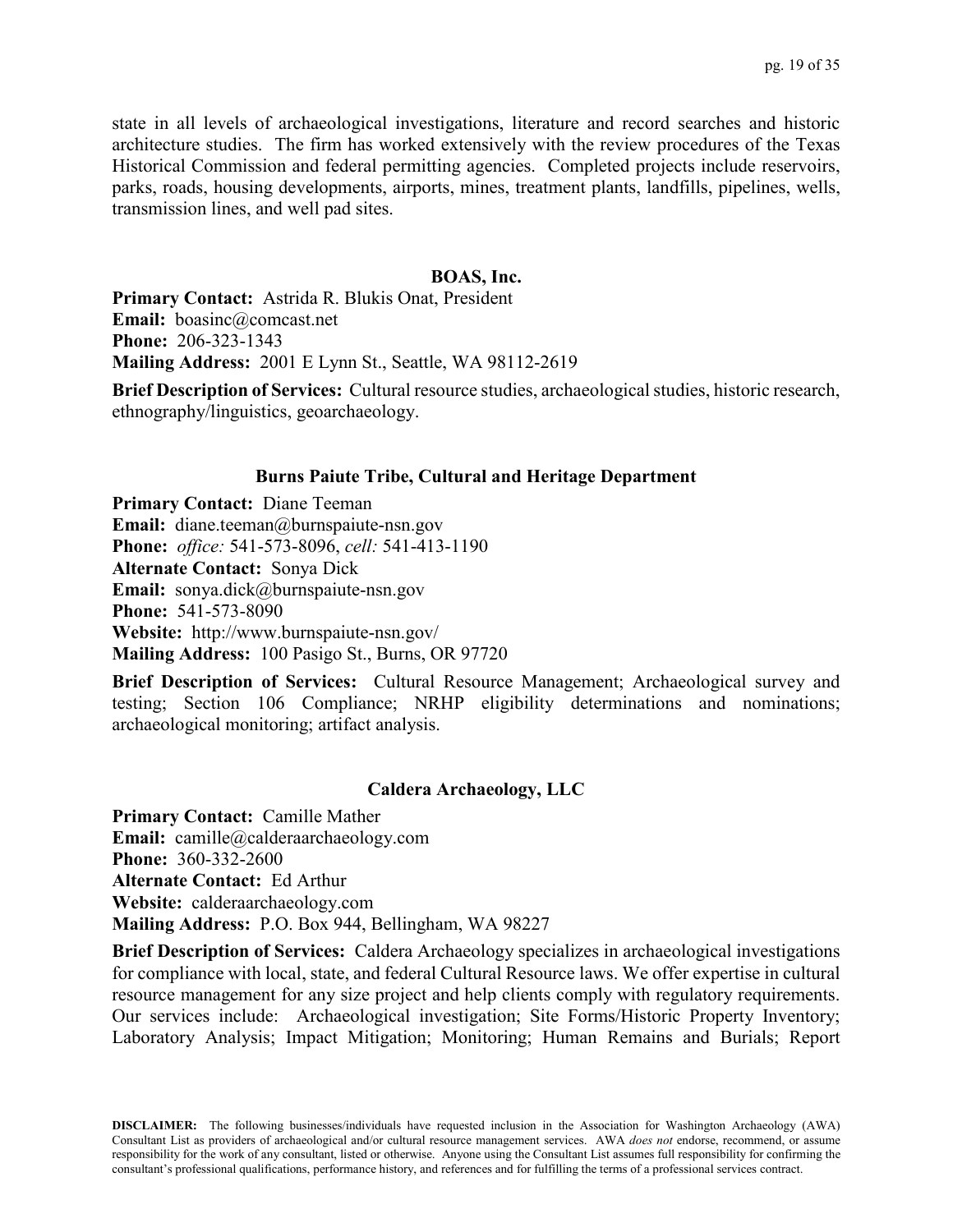Production; Interagency Consultation; Eligibility Testing and Nomination; Washington State Archaeological Excavation Permits; Excavation/Inadvertent Discovery Plans

#### **Cardno**

**Primary Contact:** Shawn Fackler, MA, RPA **Email:** shawn.fackler@cardno.com **Phone:** 503-234-9204 **Website:** www.cardno.com **Mailing Address:** 801 Second Avenue, Suite 1150, Seattle, WA 98104

**Brief Description of Services:** Cardno is an environmental consulting firm with offices located in Seattle and Portland, as well as across the US. We specialize in cultural resource management, biological and ecological sciences, environmental compliance, natural resource management, environmental economics, and GIS. We are known for providing solutions to complex environmental problems. Cardno has expertise in agency and Indian tribal consultation, historical and archaeological site assessment, permitting and compliance, expert witness testimony, and cultural resources mitigation. We provide architectural history and archaeology services including background reviews, historic context statements, survey, excavation, underwater archaeology, construction monitoring, artifact analysis, curation services, historic preservation, and historic preservation planning across the Pacific Northwest. We regularly work under Section 106 of NHPA, Section 4(f) of the DOT Act, ARPA, NEPA, SEPA, Governor's Executive Order 05-05, RCW, and local ordinances.

#### **Cascadia Archaeology, LLC**

**Primary Contact:** Randall F. Schalk, Director/Principal Investigator, Ph.D. **Email:** randall@cascadian.us **Alternate Contact:** Margaret Nelson, Assistant Director/Senior Archaeologist, Ph.C. **Email:** meg@cascadian.us **Phone:** 206-366-0337 **Website:** http://cascadian.us/ **Mailing Address:** PO Box 51058, Seattle, WA 98115

**Brief Description of Services:** Cascadia Archaeology, LLC is a consulting firm that specializes in archaeological and historic preservation in the Pacific Northwest. We provide a wide variety of cultural resources management and planning services to help our public and private sector clients achieve their preservation goals and permit requirements. We provide services for projects of all sizes, ranging from small cultural resources assessment, survey and monitoring projects to some of the largest data recovery projects completed in Washington. Thorough knowledge of historic preservation laws and regulations and a strong commitment to sound research underpin all projects undertaken.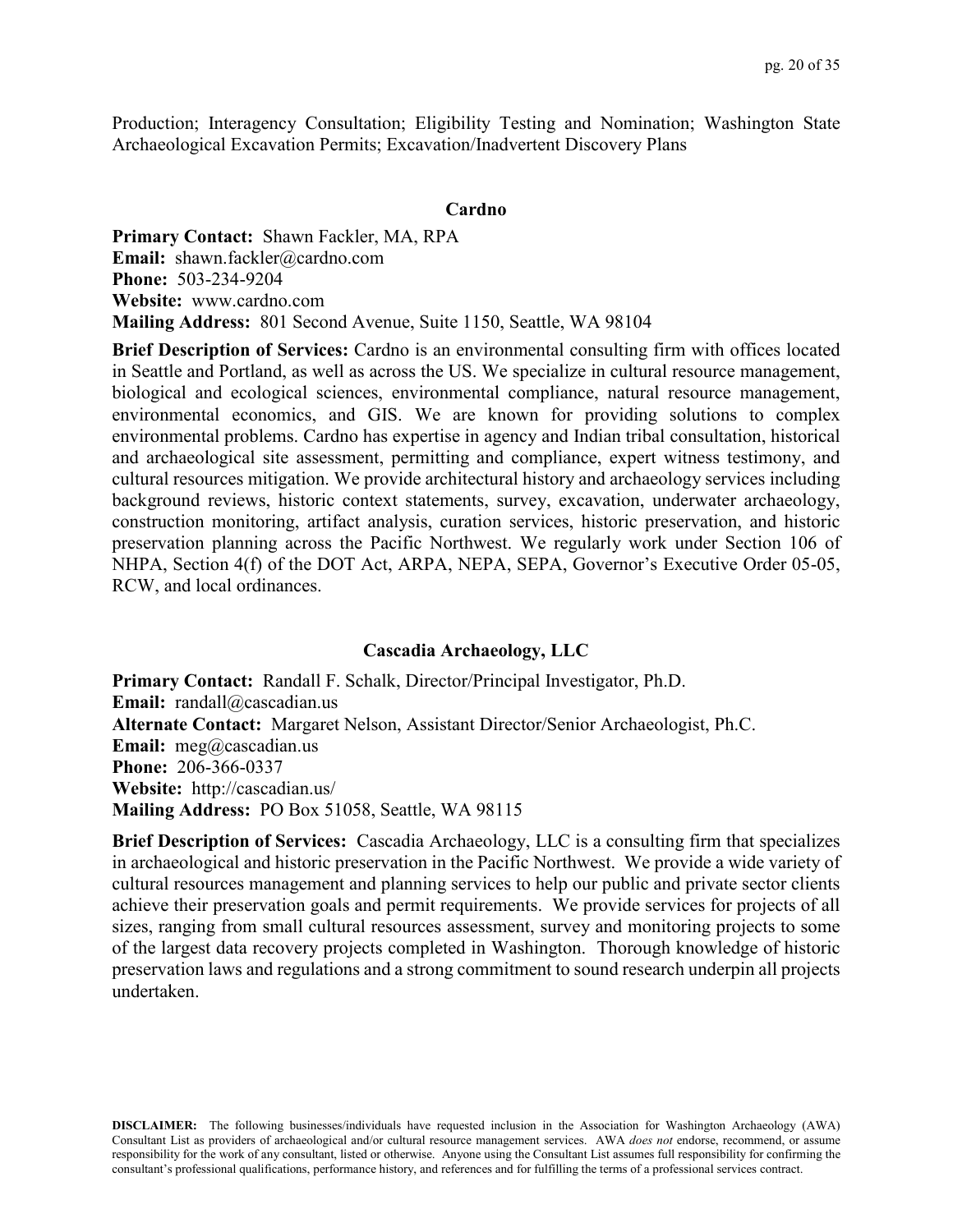## **Central Washington Anthropological Survey (CWAS)**

**Primary Contact:** Steven Hackenberger, PhD **Email:** hackenbe@cwu.edu **Phone:** 509-963-3201 **Website:** www.cwu.edu/anthropology/central-washington-anthropological-survey **Mailing Address:** 400 East University Way, Mail Stop 7544, Ellensburg, WA 98926 **Brief Description of Services:** CWAS has a 40-year history in CRM. Our mission includes education, innovation, and resource protection. CWAS has completed small and large projects through all phases of CRM planning, evaluation, mitigation, curation, and documentation. CWAS outreach is under the supervision of Dr. Steven Hackenberger. We team with private and public CRM groups and have contracted and subcontracted organizations, as well as tribal cultural resource programs. Faculty and staff from several CWU units collaborate on grants and contracts. Their technical expertise includes: international and regional archaeological fieldwork; history and ethnography; geoarchaeology and palynology; lithic, faunal, and skeletal analysis, geophysical survey, and GIS/GPS data collection and analysis.

## **Columbia Historical Consulting**

**Primary Contact:** Susan Ellis

**Email:** susan.ellis@columbiahistorics.com

**Phone:** 509-338-0990 or 509-633-3111

**Website:** www.columbiahistorics.com

**Mailing Address:** 313 Columbia, Coulee Dam, WA 99116

**Brief Description of Services:** Columbia Historical Consulting is a small cultural resources consultation firm offering personal service to a variety of clients including government agencies, private developers, and contracting firms. Our Secretary of Interior qualified archaeologists, anthropologists, and architectural historians are experts in federal, state, and local cultural resources regulations. We also specialize in tribal and state consultation, traditional cultural property evaluations, architectural inventories, ethnographic and historic research, and GIS mapping. We strive to assist clients in managing cultural resources needs in the most professional, timely, and cost effective manner possible.

## **Confederated Tribes of the Colville Reservation, History/Archaeology Program**

**Primary Contact:** Guy Moura, Program Manager **Email:** Guy.moura@colvilletribes.com **Phone:** 509-634-2693 **Website:** http://www.colvilletribes.com/history\_archaeology.php

**Mailing Address:** History/Archaeology Program, Confederated Tribes of the Colville

Reservation, P.O. Box 150, Nespelem, WA 99155

**Brief Description of Services:** The Colville Tribes' History/Archaeology Program has been conducting cultural resources management work for more than 40 years, but our knowledge of local culture dates back many millennia. We are experts in archaeological survey, traditional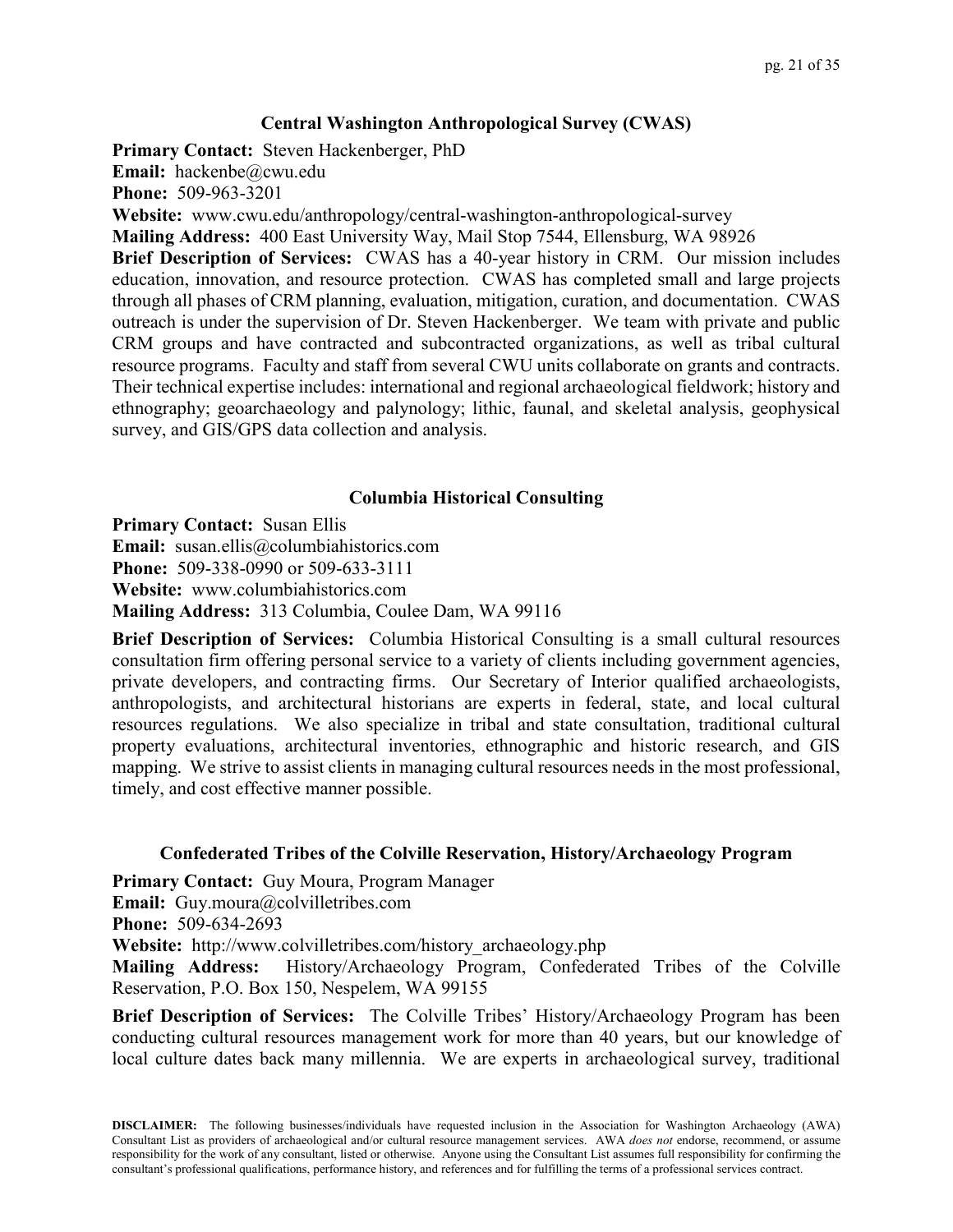cultural property inventory, historic structure documentation, ethnographic study, museum collections, curation work, and cultural repatriation. Using the latest techniques and equipment, the History/Archaeology Program has extensive experience assisting federal, state, and local agencies, as well as private proponents, meet their cultural resources compliance needs.

## **Confederated Tribes of the Umatilla Indian Reservation, Cultural Resources Protection Program**

**Primary Contact:** Catherine Dickson, Principal Investigator **Email:** catherinedickson@ctuir.org **Phone:** 541-429-7231 **Alternate Contact:** Teara Farrow Ferman, CRPP Manager **Email:** tearafarrowferman@ctuir.org **Phone:** 541-429-7230 **Website:** http://www.umatilla.nsn.us **Mailing Address:** 46411 Timíne Way, Pendleton, OR 97801

**Brief Description of Services:** Section 106 compliance; traditional cultural use studies; archaeological investigations (prehistoric & historic); literature review; monitoring; inventory, National Register evaluation, resolution of adverse effects; cultural sensitivity training; cultural resource management; GPR investigations.

#### **DOWL**

**Primary Contact:** Lucy Flynn O'Quinn **Email:** loquinn@dowl.com **Phone:** *office:* 907-562-2000, *cell:* 907-865-1209 **Alternate Contact:** Caity Kennedy **Email:** ckennedy@dowl.com **Phone:** 907-562-2000 **Website:** www.dowl.com **Mailing Address:** 8420 154th Ave. NE, Redmond, WA 98052

**Brief Description of Services:** DOWL provides a broad range of cultural resources services, including archival research, historic and archaeological survey and inventory, ethnographic and traditional cultural property studies, human remains, mitigation, and consultation. We assist private developers and agencies in permitting and compliance with local, state, and federal ordinances including Washington SEPA, NEPA, Section 106 of the NHPA, NAGPRA, and Section 4(f) of the Department of Transportation Act.

## **Engaging Every Student**

**Primary Contact:** Rick Reynolds, M.S. Ed. **Email:** rick@engagingeverystudent.com **Phone:** 503-380-4140 **Alternate Contact:** Krista Reynolds, MLIS, M.Ed.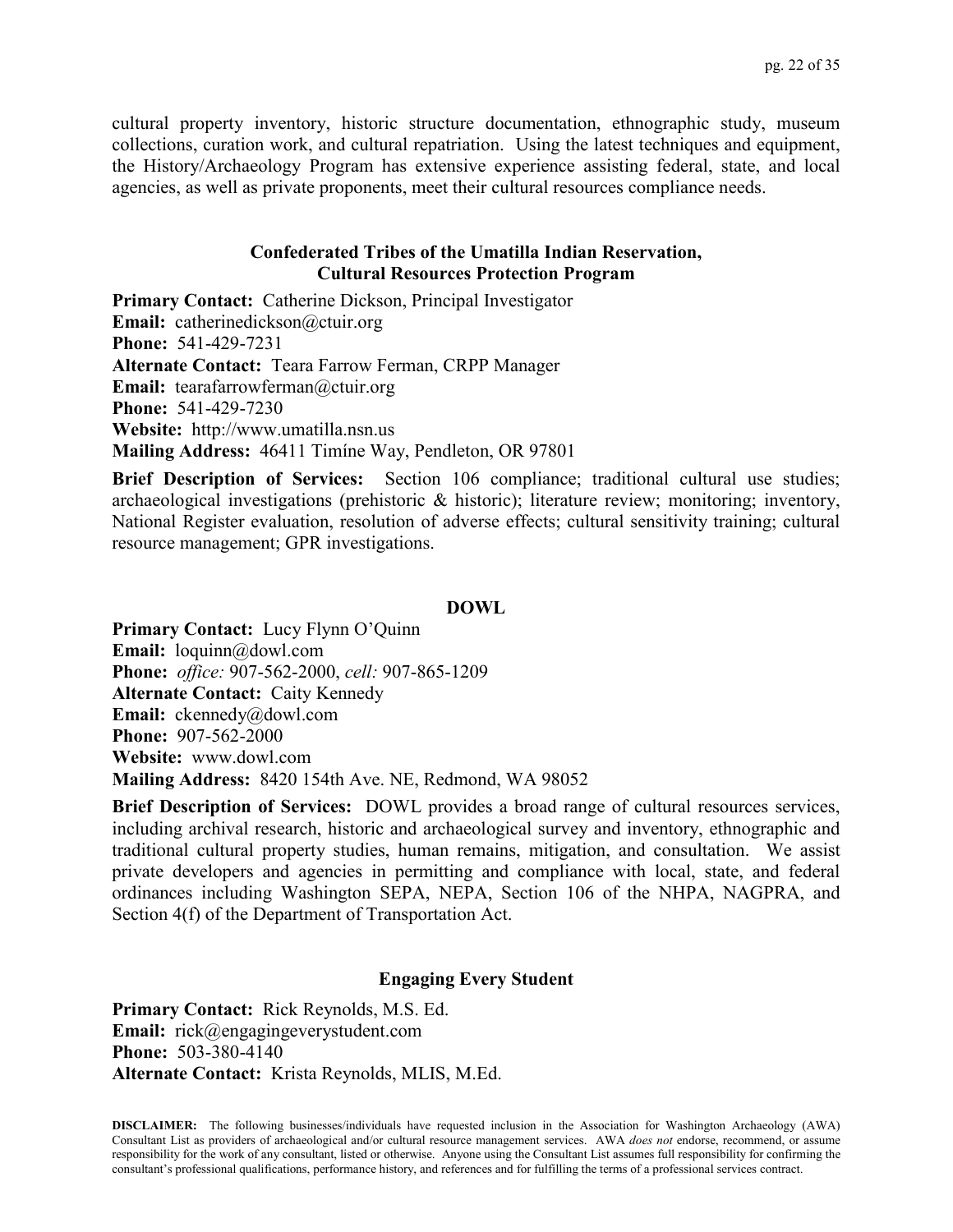**Email:** krista@engagingeverystudent.com **Website:** http://www.engagingeverystudent.com **Mailing Address:** 1536 NE Saratoga St., Portland, OR 97211

**Brief Description of Services:** Engaging Every Student was founded by veteran educator Rick Reynolds in 2009 with the mission to help make the learning process more compelling and meaningful. We create engaging educational resources such as curriculum, graphics, e- learning, and websites with partner organizations such as government agencies, nonprofit and educational organizations, and businesses. In addition, we provide consulting and professional development in the areas of environmental, science, and social studies education, technology integration, and alignment to standards. In 2020, Rick's wife Krista became a full-time partner. She is an academic librarian proficient with research services, information management systems, curriculum development, editing, and teaching.

#### **Eric Stegmaier Illustration**

**Primary Contact:** Eric Stegmaier, M.A. **Email:** solarisarts@gmail.com **Phone:** 860-877-0537 **Website:** www.artbysteg.com **Mailing Address:** 229 West Center St., Southington, CT 06489

**Brief Description of Services:** Artifact illustration, on-site structural illustration/diagramming, general illustration.

## **Fort Walla Walla Museum Heritage Research Services**

**Primary Contact:** James Payne, Executive Director **Email:** james@fwwm.org **Phone:** 590-525-7703 **Website:** fwwm.org **Mailing Address:** 755 Myra Road, Walla Walla, WA 99362

**Brief Description of Services:** Heritage Research Services offers services customized for our client's undertaking, scope of the project, and applicable laws and regulations, including: Archival and Historical Research; Archaeological Monitoring, Survey (reconnaissance and intensive), and Site documentation; Data recovery excavation; Monitoring and Inadvertent Discovery Plans; Section 106 and 110 NHPA and Executive Order 05-05 compliance, State Environmental Protection Act Review; Cultural impact assessments for NEPA; Site significance evaluations for National Register listings; Faunal, lithic, ceramic, and historical material cultural analysis; Archaeological report preparation; Archaeological collections management; Public education and public archaeology; Regional stewardship of artifacts, documents, oral histories, sites and landscapes.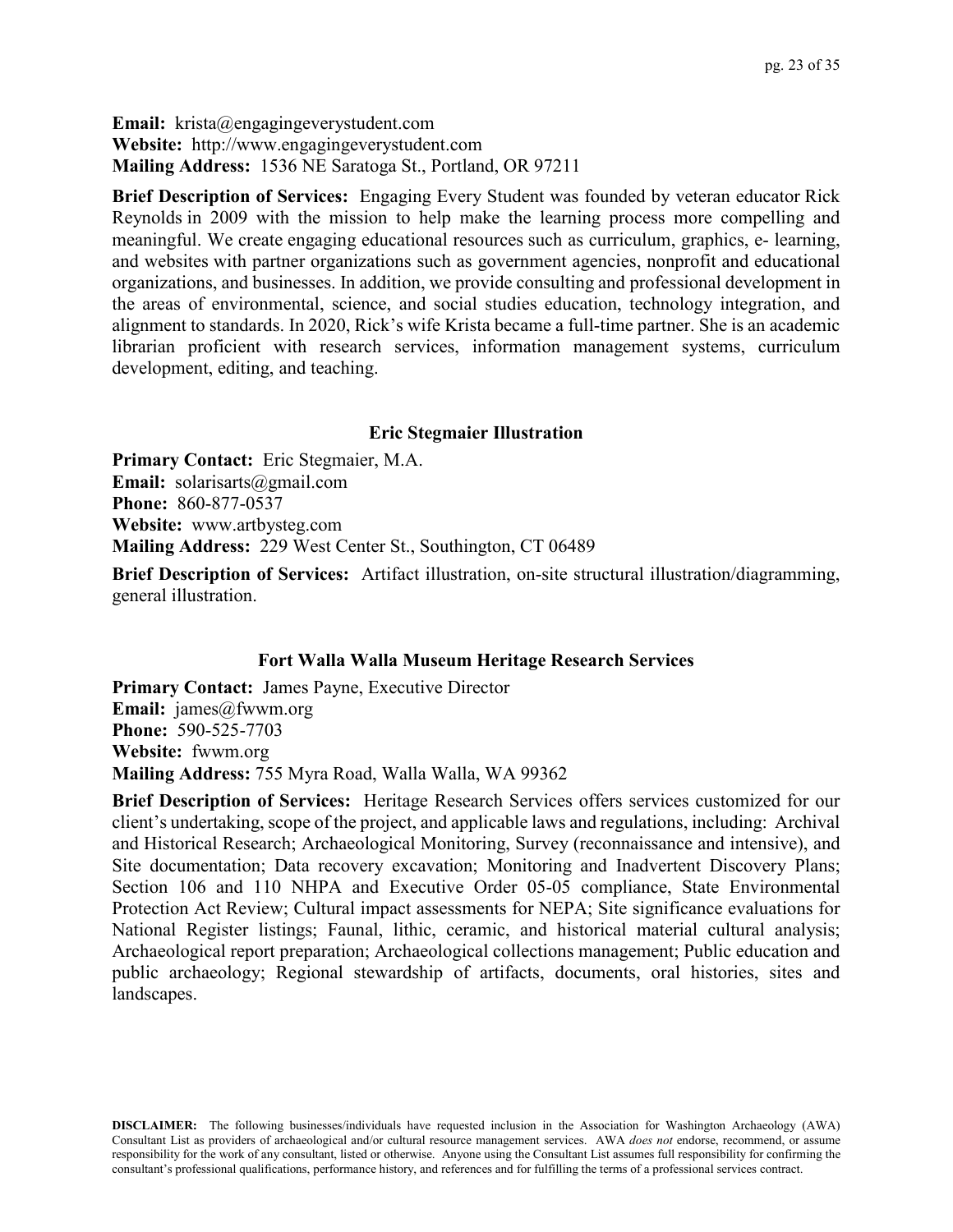## **Geosciences Management International, Inc.**

**Primary Contact:** Maury Morgenstein, PhD, RPA **Email:** memgmi@gmail.com **Phone:** 510-295-3216 **Alternate Contact:** Malia Johnson, MS **Email:** maliajohnson@gmail.com **Phone:** 503-999-9696 **Mailing Address:** 450 S. Walnut Dr., Monmouth, OR 97361

**Brief Description of Services:** CRM, Section 106 and 110 compliance, NRHP eligibility determination and nominations, surveys, archival research, archaeological monitoring, site evaluation, mitigation, testing and data recovery. Archaeometry and Geoarchaeology: lithics and ceramics provenance, geochemistry, petrography and micromorphology, site formation, age dating, soils classification, site stratigraphy, sedimentology, geomorphology and glacial geology. Geophysics: including ground radar, magnetics, EM remote sensing

## **Golder Associates, Inc.**

**Primary Contact:** David Wilcox, MA, RPA **Email:** dwilcox@golder.com **Phone:** 920-491-2500 or 920-461-8738 **Website:** www.golder.com **Mailing Address:** 2247 Fox Heights Lane, Suite A, Green Bay, WI 54304

**Brief Description of Services:** Golder Associates Inc. (Golder) specializes in ground engineering and environmental sciences. Golder is part of a global organization providing consulting, design, and construction services in the areas of earth, the environment, and energy related areas. Golder has more than 6,000 people operating in local companies, with offices across Africa, Asia, Australia, Europe, North and South America. Approximately 55 permanent archaeologists are located in our North American offices. Approximately 20 senior level archaeologists are located in our western region offices and hold a M.A. or Ph.D. in Anthropology or Archaeology, as well as numerous years of experience.

## **Hagen Historical Consulting**

**Primary Contact:** Delia Hagen, PhD **Email:** deliahagen@yahoo.com **Phone:** 406-360-0120 **Website:** www.deliahagen.com **Mailing Address:** 660 River Court, Missoula, MT 59801

**Brief Description of Services:** Delia Hagen is a Missoula, Montana-based consultant with almost 20 years' experience in public history and CRM. Hagen offers historical and cultural resource services, including cultural resource inventories and evaluations, NHPA (Sec. 106/110) and DOT (Sec. 4f) review and compliance, NRHP and NHL nominations, and HABS/HAER documentation, as well as historic and (with an archaeologist) pre-historic archaeological surveys, site evaluation,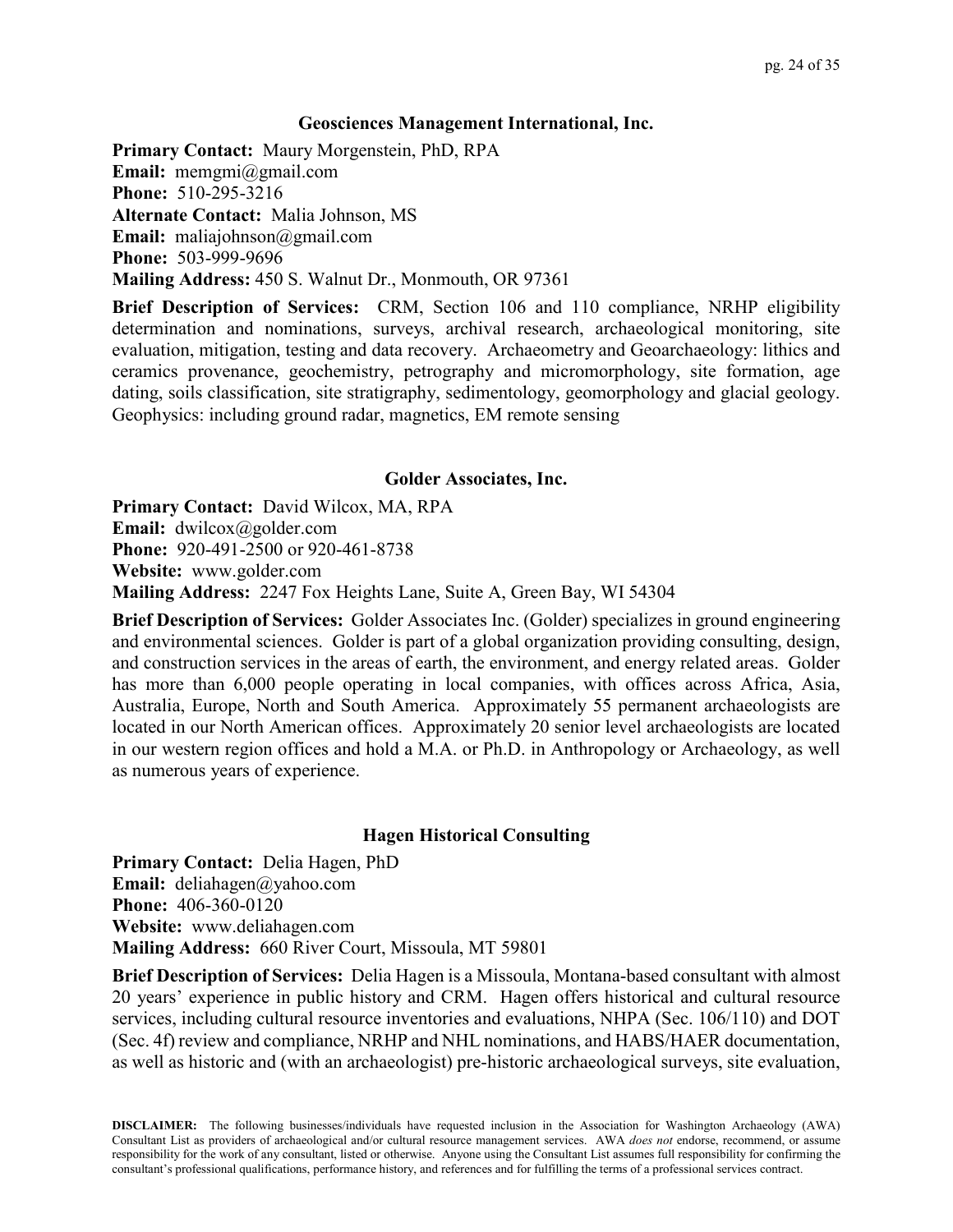testing, excavation, data recovery, monitoring, mitigation, and artifact analysis. Additional services include cultural landscape analysis, historical studies, architectural history and historic preservation, literature and records reviews, archival research, ethnohistory, outreach, interpretation, NEPA compliance, agency consultation, permitting, planning and cartography.

## **Harris Environmental Group, Inc. (HEG)**

**Primary Contact:** Jennifer Norman **Email:** jnorman@heg-inc.com **Phone:** 520-628-7648 **Website:** www.heg-inc.com **Mailing Address:** 333 N. Farallone Ave Fircrest, WA 98466

**Brief Description of Services:** Harris Environmental Group, Inc. (HEG) is an award-winning environmental consulting firm specializing in natural and cultural resources. HEG provides a broad range of cultural resource management services, including archaeological and architectural surveys, literature reviews, formal site testing, data recovery excavations, laboratory analysis and report writing. Our fully-qualified cultural resources team includes experienced archaeologists, architectural historians and anthropologists who help clients navigate the local, state, and federal regulations that pertain to cultural resource management. We are well-versed in the requirements of Section 106, as well as NEPA, SEPA, and the State of Washington's Executive Order 05-05 and other state and local ordinances.

#### **Historical Research Associates, Inc. (HRA)**

*Missoula, MT Office:* **Primary Contact:** Marie Watson, Office Manager **Email:** mwatson@hrassoc.com **Phone:** 406-721-1958 **Mailing Address:** 125 Bank St., Suite 500, Missoula, MT 59802 *Portland, OR Office:* **Primary Contact:** Emily Ragsdale **Email:** eragsdale@hrassoc.com **Phone:** 503-247-1319 **Mailing Address:** 1825 SE 7th Avenue, Portland, OR 97214 *Spokane, WA Office:*

**Primary Contact:** Ayla Aymond **Email:** aaymond@hrassoc.com **Phone Number:** 509-624-0441 **Mailing Address:** 715 E. Sprague Ave., Suite 200, Spokane, WA 99202

**Website:** www.hrassoc.com

**Brief Description of Services:** HRA provides consulting services in cultural resource management, litigation support, and historical research. Our expertise enables compliance with Sections 106 & 110 requirements of the National Historic Preservation Act; the National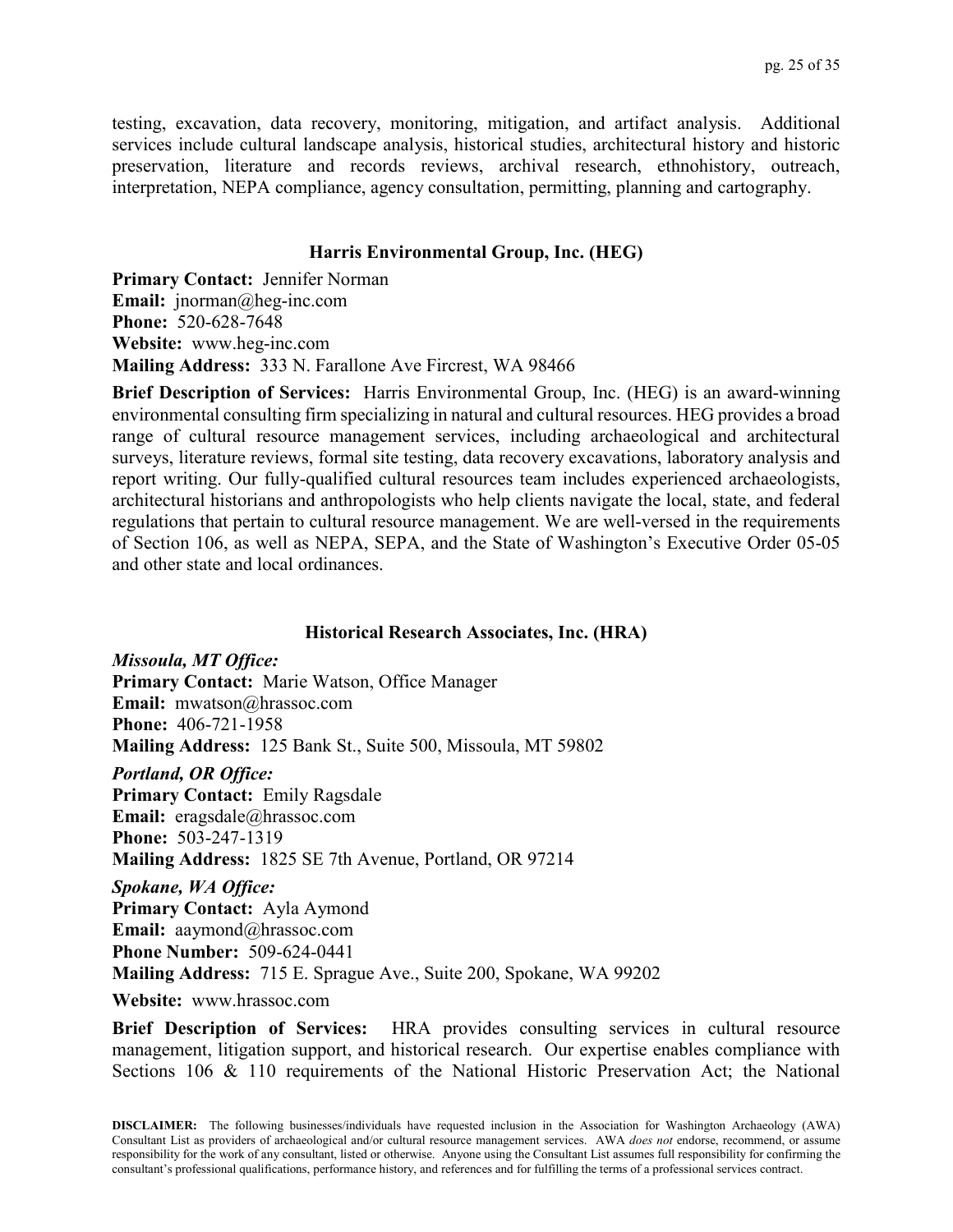Environmental Policy Act; state cultural resources legislation; and National Park Service Cultural Resource Management (Director's Order 28) requirements. HRA is a small business concern (FAR 19.1) with 21 full-time Archaeologists (19 who meet the Secretary of the Interior's professional qualification standards in Archaeology), 15 full-time Historians who meet the qualification standards in History, and 6 full-time Architectural Historians and Historic Preservationists who meet the qualification standards in Architectural History.

## **Inland Northwest Cultural Resources**

**Primary Contact:** Kathryn M. Boula, Owner/Principal Investigator **Email:** kboula.inwcultural@gmail.com **Phone:** 541.962.5449 **Mailing address:** P.O. box 103, La Grande, OR 97850

**Brief description of services:** Inland Northwest Cultural Resources provides archaeological planning and management services with a regional focus on the Columbia Plateau and Northern Great Basin. A long-time resident of eastern Oregon, owner Kathryn Boula offers in-depth regional knowledge of pre-contact and historic cultures, ethnobiology, archaeological research, field investigation and reporting methods, management issues and regulatory requirements. We work with government agencies, non-profit organizations, private-sector firms and individuals to arrive at workable solutions that comply with state and federal cultural resource protection regulations, including Section 106 undertakings.

## **Institute for Archaeological Studies (IAS)**

**Primary Contact:** Alison Stenger **Email:** alisonstenger@comcast.net **Phone:** 503-292-5862 **Website:** www.prehistorics.org **Mailing Address:** 4905 SW Scholls Ferry Rd, Suite 8, Portland, OR 97225

**Brief Description of Services:** IAS is a 501(c)3, a non-profit corporation. We do primarily State, Federal, County, and City projects involving both prehistoric and historic cultural resources. Our specialties are in the preliminary identification of cultural materials and saturated faunal specimens and their stabilization. We also work with the paleontological community, and manage paleoarchaeological site testing and interpretation.

#### **Jacobs Engineering**

**Primary Contact:** Stacy Bumback **Email:** Stacy.bumback@jacobs.com **Phone:** 206-453-1648 **Alternate Contact:** Michael Chidley **Email:** Michael.Chidley@jacobs.com **Phone:** 206-453-1653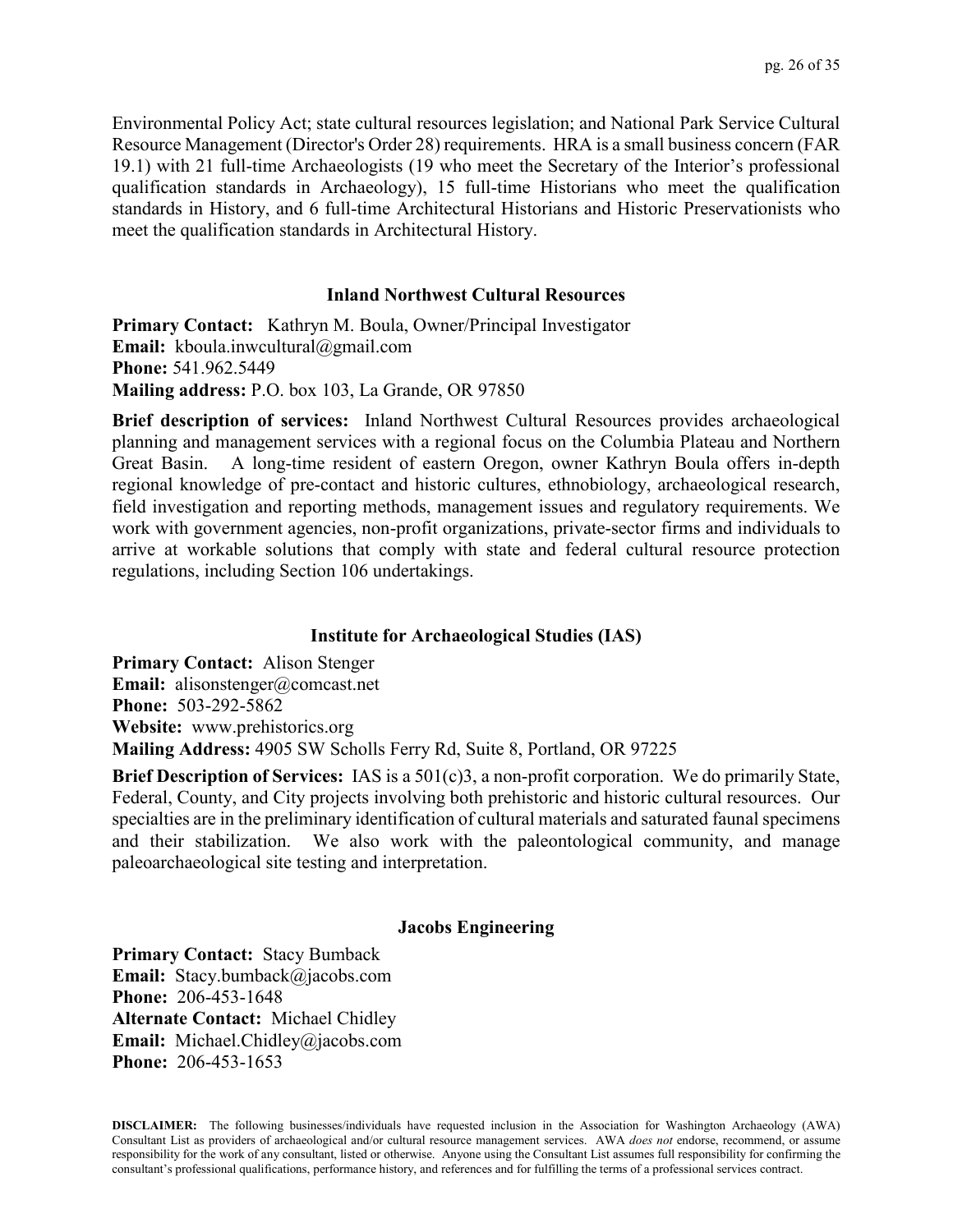## **Mailing Address:** 2454 Occidental Ave. South, Suite 3D, Seattle, WA 98134

**Brief Description of Services:** Jacobs is an environmental and engineering firm with a robust inhouse team of cultural resources professionals including archaeologists, historians, osteologists, and public outreach specialists. Our services include: archaeological inventory, evaluation, and data recovery, prehistoric and historical archaeology; history and architectural history; archival research; building/structure documentation and evaluation, HABS/HAER documentation; geomorphological analysis; Lithic and faunal analysis; historic structure analysis; National Register listings, development and implementation of cultural resources management plans, and archaeological construction monitoring. Our team has extensive experience working on projects requiring compliance with Section 106 of the National Historic Preservation Act, SEPA, and Executive Order 05-05.

## **Lahren Associates (LA)**

**Primary Contact:** Sylvester L. Lahren, Jr., Ph.D. **Email:** slahren@hotmail.com **Alternate Email:** Sylvester@lahrenassoicates.com **Phone:** 360-301-5017 **Website:** www.lahrenassociates.com **Mailing Address:** PO Box 974, Port Townsend, WA 98368

**Brief Description of Services:** Lahren Associates (LA) offers unique, client-focused, cultural resources management (CRM) and ethnography consulting services by senior-level CRM and ethnography professionals with decades of experience. LA delivers quality work at smallcompany, low overhead rates. Principals and Associates meet or exceed the Secretary of the Interior's Standards for Professional Qualifications in archaeology and the National Park Service's Essential Competencies for an ethnographer at the "Full Performance Level (GS-109)." Services: ethnography, tribal consultation research, prehistoric/historic archaeology, osteology, architectural history, historic preservation, compliance with applicable laws and regulations. LA is based in Washington and has associates across WA, OR, ID, MT, UT, CO, and NV.

## **Lithic Analysts**

**Primary Contact:** J. Jeffrey Flenniken, Ph.D. **Email:** lithicanalysts@turbonet.com **Phone:** 970-389-9798 **Alternate Contact:** Pam Trautman (Olympia, WA) **Email:** pamtrautman@comcast.net **Phone:** 360-943-3388 **Mailing Address:** PO Box 2466, Silverthorne, CO 80498

**Brief Description of Services:** Lithic Analysts has provided our clients with the highest quality technical support since its inception in 1985. This support will guide the client through the compliance process for laws and regulations on the federal, state, county, and local levels, including the Section 106 process for the National Historic Preservation Act and the Governor's Executive Order 05-05. We are committed to assuring that all documents prepared by Lithic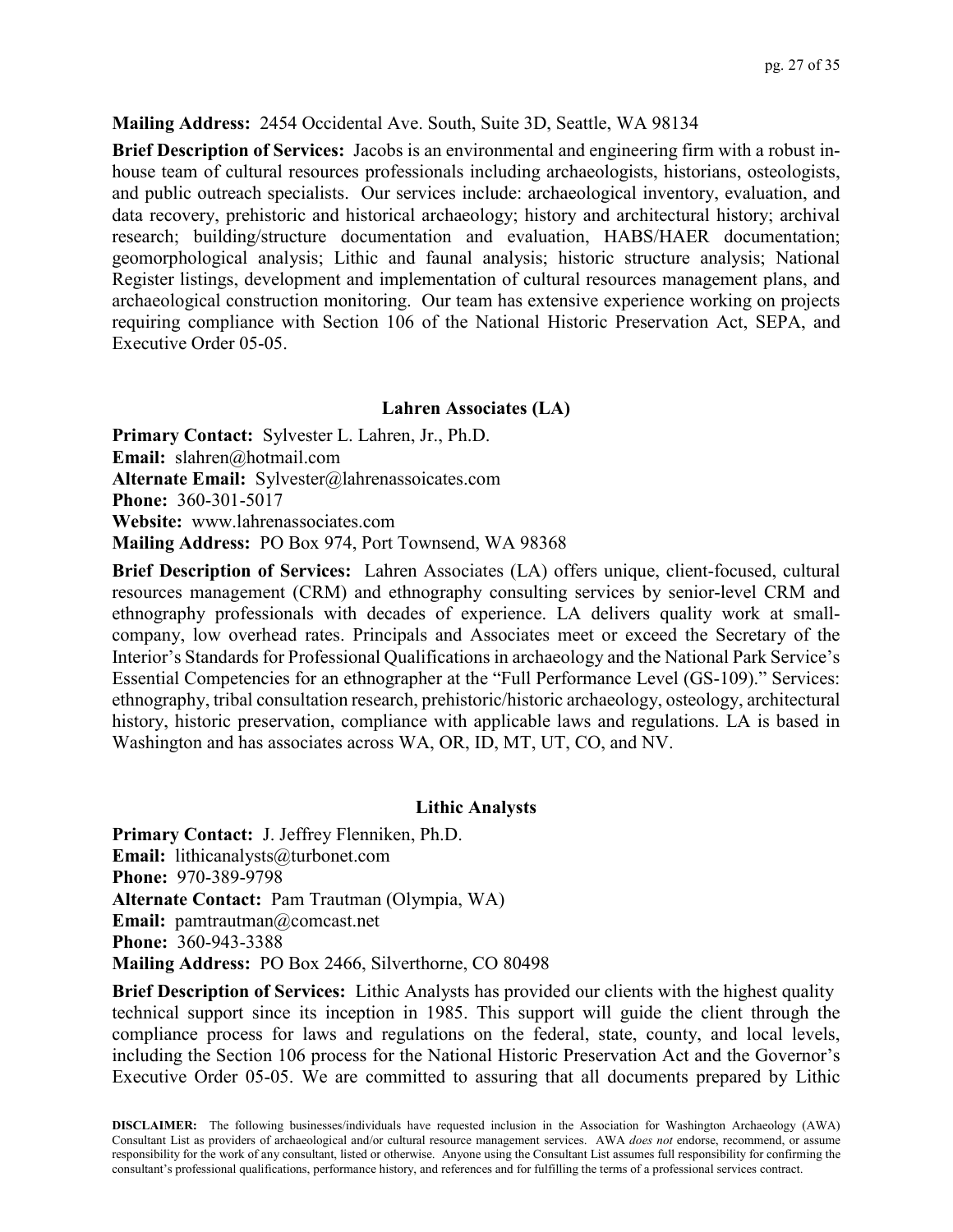Analysts adhere to the legal requirements of federal and state cultural resource laws and regulations as well as reporting guidelines established by the Washington State Department of Archaeology and Historic Preservation (DAHP).

## **Lower Columbia Research & Archaeology LLC**

**Primary Contact:** Melissa Darby, M.A. **Email:** lowercolumbia@gmail.com **Phone:** 503-281-0204 **Mailing Address:** 3327 NE Simpson St, Portland, OR 97211

**Brief Description of Services:** Melissa Darby, MA, is principal investigator for Lower Columbia Research & Archaeology LLC and an expert on historic artifact analysis, historic research; she is a noted authority on Native American Architecture of the Northwest Coast and interior regions of western Oregon and Washington. Lower Columbia provides cultural resource expertise for small to medium-sized compliance-related projects subject to Section 106, SEPA, and NEPA. The company provides cultural resource surveys (both architectural and archaeological), testing, and mitigation for compliance-related projects on both private and public lands. Melissa Darby meets the Secretary of Interior's Professional Qualification Standards for Archaeologist, Historian, and Architectural Historian.

## **Martin Archaeology and Consulting**

**Primary Contact:** Paul S. Martin, M.A

**Email:** psmartin@martinarchaeology.com OR psmartin@hrdspecializedk9.com **Websites:** www.martinarchaeology.com www.hrdspecializedk9.com **Mailing Address:** P.O.Box 4, Rossville, TN 38066

**Brief Description of Services:** Martin Archaeology Consulting utilizes a multidisciplinary approach to address the archaeological survey needs of our contracting organizations and agencies with the usage of K9s trained in human remains detection. We have also conducted projects that include locating and mapping small-scale historical family cemeteries to large complex surveys to help protect cultural resources and identify potential hazmat hazards in multiple states.

#### **Michael L. Boss - Consultant**

**Primary Contact:** Michael L. Boss, BsSE CEP/CFP/CSP **Email:** m.boss.consultant@gmail.com **Phone:** 360-349-8173 **Alternate Email:** mboss.photographer@gmail.com **Mailing Address:** 4613 8th Avenue NE, Lacey, Washington 98516

**Brief Description of Services:** Michael L. Boss - Consultant is a US Navy Vietnam Combat Veteran and a Washington State Certified SDVOSB firm providing forensic photographic services for both field and laboratory settings. We have experience in the image capturing of construction materials failures, crime and accident scene documentation as well as field excavation site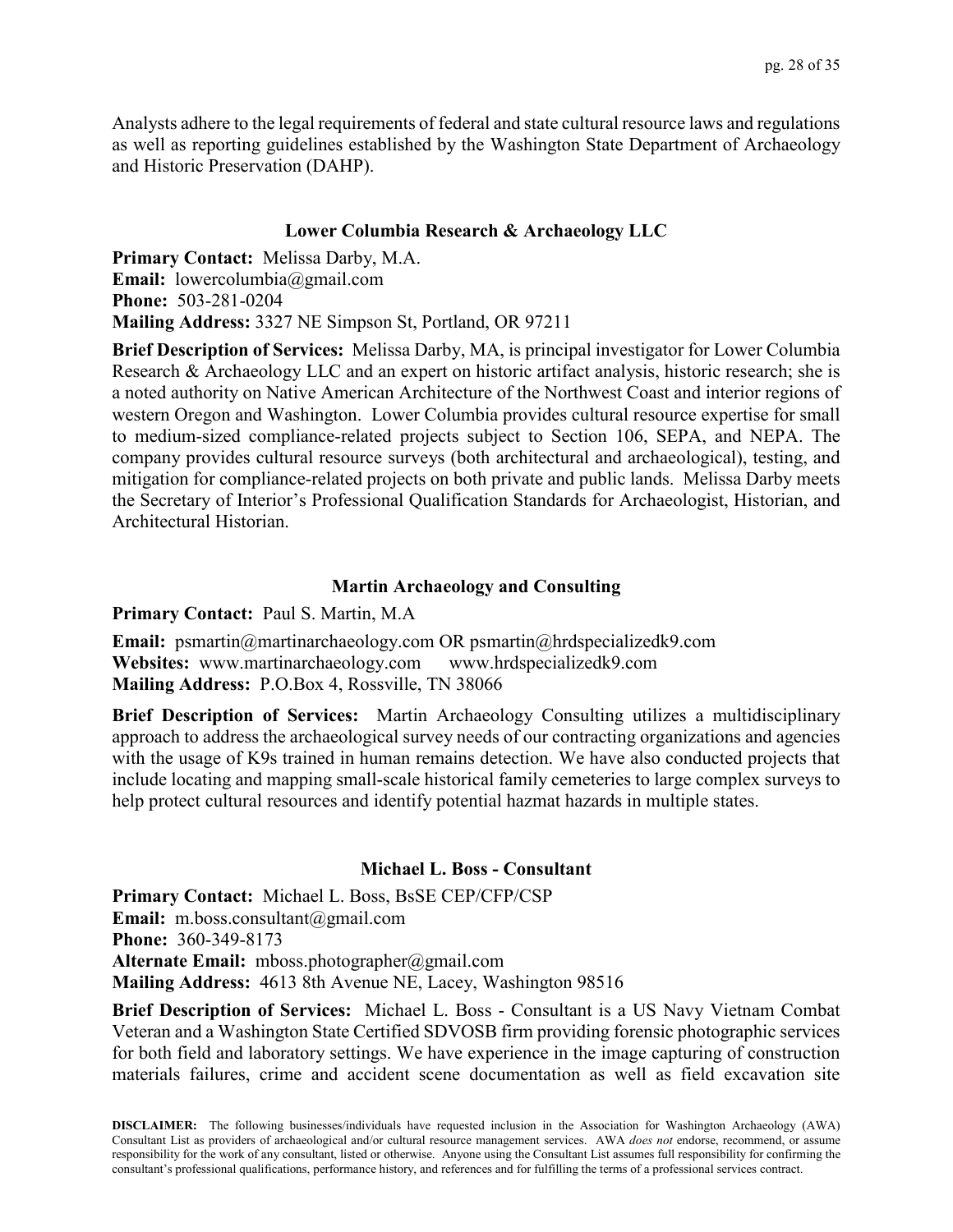methodology and progress imagery. Company certifications include: FARO 3D scanner operator; EPIC certification as a Forensic Photographer; University of West Virginia Forensic/Crime Scene Photography; National Institute of Justice, Mapping and Exhumation of Clandestine Burials; Department of the Interior Archeological Collections Assessment.

#### **North Wind Resource Consulting (North Wind)**

**Email:** contactus@northwindgrp.com **Website:** https://northwindgrp.com/north-wind-resource-consulting/ **Mailing Address:** 19530 International Blvd, Suite 200, SeaTac, WA, 98188

**Brief Description of Services:** North Wind Resource Consulting provides comprehensive cultural resources consulting and compliance services. North Wind is an Alaska Native Corporation (CIRI) SBA: 8(a) Small Disadvantaged Business (NAICS: 541620, DUNS: 965493575, CAGE Code: 67US7, GSA# GS-10F-111BA) that offers expertise in a variety of archaeological, architectural history, and cultural resource services throughout the country. North Wind provides cultural resource services to federal, state, and tribal entities, as well as the private sector. Services include, but are not limited to Class I, II, and III cultural resource surveys; literature reviews; archaeological site assessments; site inventories; archaeological permitting; data recovery; testing; geoarchaeological analysis; historic preservation; architectural history, HABS/HAER; NRHP Nominations; NEPA/NHPA Section 106;and GIS services.

#### **Northwest Cultural Resources Services**

**Primary Contact:** David W. Harvey, Owner/Principal Consultant **Email:** dave@nwcultural.com **Phone:** 509-554-8648 **Website:** http://nwcultural.com/ **Mailing Address:** 1835 Terminal Drive, Suite 130-B, Richland, WA 99354

**Brief Description of Services:** Northwest Cultural Resources Services supports projects that involve NEPA compliance and stewardship of cultural, architectural or historic resources. We offer over 30 years' experience and proven approaches for streamlining building assessments, demonstrating regulatory compliance, and cost-effectively planning and executing resource management and historic properties mitigation. We serve the needs of architectural and engineering firms, utilities, and federal, state and local agencies. We provide consultation and technical services for historical, architectural and archaeological site assessments; cultural resource mitigation; and National Register evaluations.

#### **PaleoWest**

**Primary Contact:** Christopher Sims **Email:** csims@paleowest.com **Phone:** 971-801-0677 **Alternate Contact:** Kim Johnson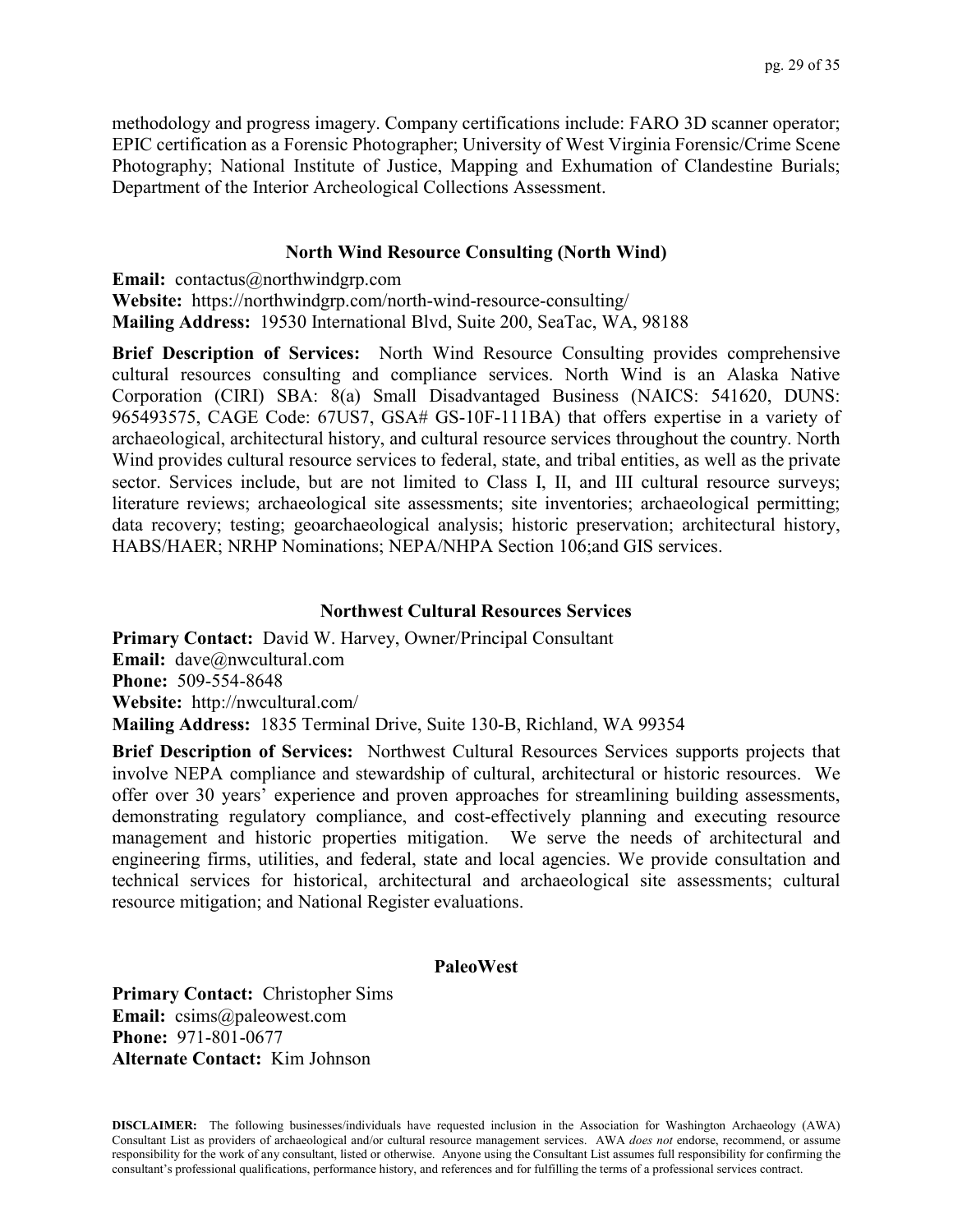**Email:** kjohnson@paleowest.com **Website:** https://www.paleowest.com **Mailing Address:** 2918 N. Lombard St., Portland, OR 97217

**Brief Description of Services:** We work on behalf of clients in the public and private sectors who need their projects guided through a variety of regulatory frameworks that require consideration of potential impacts to prehistoric, historic, architectural, ethnographic, and paleontological resources, among others. We also often provide our clients with experts in natural resources and general planning and permitting. PaleoWest has developed the premier approach to projects, employing a fully digital workflow for data collection and management. The advanced digital system we bring to our clients improves the efficiency of our work and the quality of our products.

#### **Paleoinsect Research**

**Primary Contact:** Martin E. Adams, M.A., RPA **Email:** paleoinsect@gmail.com **Phone:** 503-863-9167 or 971-260-0052 **Website:** paleoinsect.com **Mailing Address:** PO Box 144, Clatskanie, OR 97016

**Brief Description of Services:** Paleoinsect Research specializes in the identification and analysis of insect remains at archaeological sites. Insect remains in these contexts are a virtually untapped resource that can provide a wealth of information about past climates and environments, personal hygiene and living conditions, subsistence practices, and more. Furthermore, insect remains can be recovered in a variety of matrices, including peat deposits and privy deposits, in both prehistoric and historic contexts. Whether you are interested in identifying a single insect found at your site or a full-scale data recovery, e-mail Martin to find out what Paleoinsect Research can do for you!

## **Power Engineers, Inc.**

**Primary Contact:** Michael H. Dice, MA, RPA **Email:** michael.dice@powereng.com **Phone:** 714-507-2755 **Website:** www.powereng.com **Mailing Address:** 731 East Ball Rd, Suite 100, Anaheim, CA 92805

**Brief Description of Services:** The environmental division of Power Engineers, Inc. provides our clients with a highly experienced full-service cultural resource management team. Our staff scientists possess expertise throughout the US in all phases of prehistoric and historical archaeology, artifact and faunal analysis, tribal coordination, and historic preservation. Cultural resource staff focus on complex multidisciplinary infrastructure projects, to smaller projects that demand competitive costing and quick turnaround. Our relationships with our client base are generally long term and highly reliable, and our understanding of NEPA, SEPA, Section 106 and Executive Order 05-05 underscores our commitments to our clients and to the environment.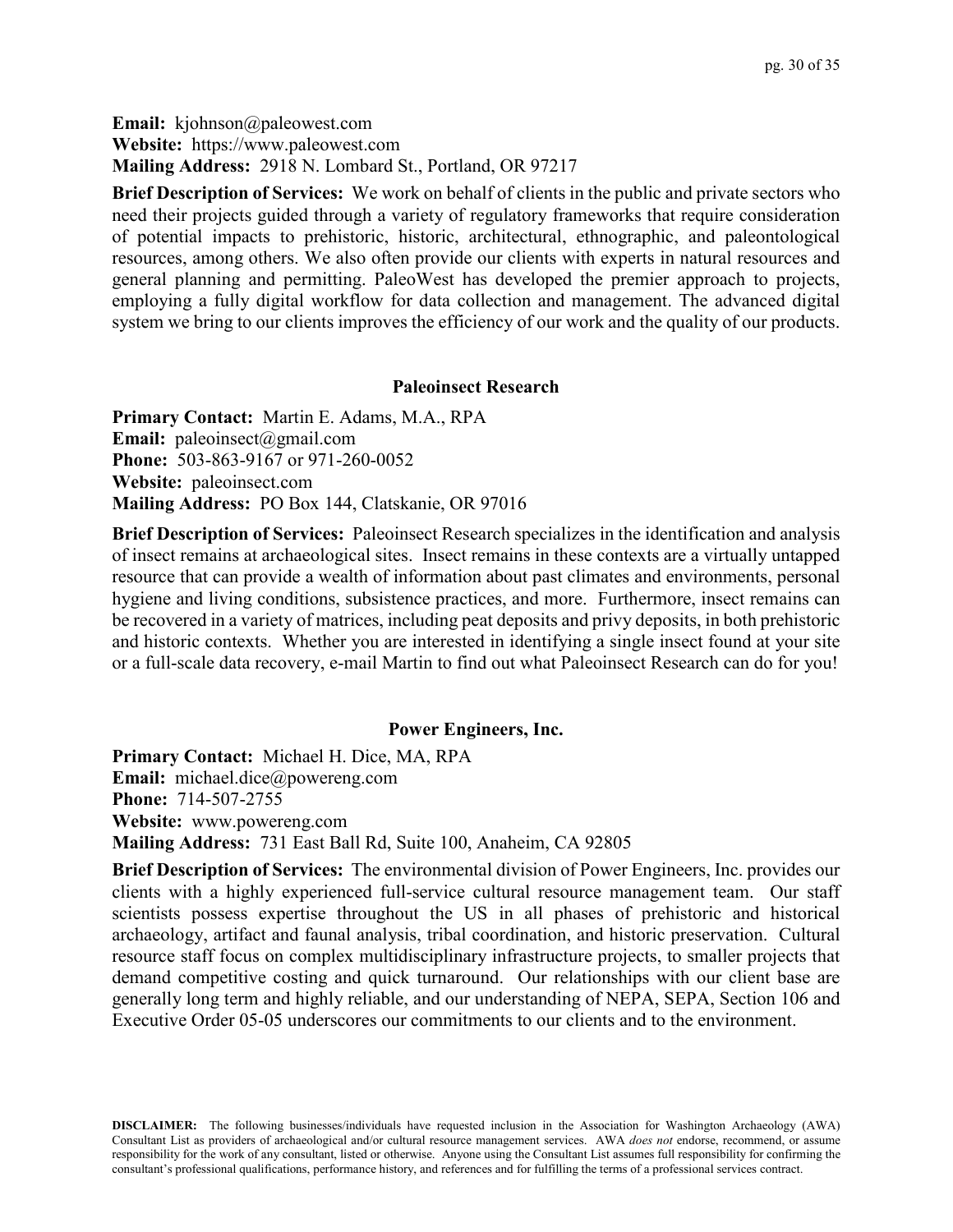#### **Reiss-Landreau Research**

**Primary Contact:** Christopher Landreau, Principal Investigator, M.S. **Email:** chrislandreau@gmail.com **Phone:** 509-952-5130 **Website:** http://www.reisslandreau.com **Mailing Address:** PO Box 2215, Yakima, WA 98907

**Brief Description of Services:** Reiss-Landreau Research (RLR) is a complete cultural resources management consulting company, providing a wide range of services in archaeological and historical resources compliance survey, analysis, evaluation, and technical expertise. We are available throughout the year for project work and consultations. We have conducted hundreds of compliance projects in the Pacific Northwest since 2002. Archaeologists for Reiss-Landreau Research meet and exceed U.S. (36 CFR part 61) standards for archaeology and historic preservation research and analysis.

## **RESCOM Environmental Corp. (RESCOM)**

**Primary Contact:** Andrew Smith **Email:** andrew.smith@rescom.org **Phone:** 260-385-6999 **Website:** www.rescom.org **Mailing Address:** PO Box 361, Petoskey, MI 49770

**Brief Description of Services:** RESCOM specializes in archaeological investigations nationwide. Our archaeological consulting team consists of highly educated and trained professionals with expertise in all aspects of archaeology. Our team has experience completing contract and research archaeology in university settings, in state government, and within a corporate setting, and have worked successfully within strict construction timelines. RESCOM personnel provide fast, accurate, and high-quality archaeological products that meet all SHPO and federal agency guidelines to ensure fast review times and limit costly project delays.

## **Rosario Archaeology LLC**

**Primary Contact:** Mark Hovezak **Email:** alabamamark@msn.com **Phone:** 360-756-5207 **Mailing Address:** 3754 Greenville St., Bellingham, WA 98226

**Brief Description of Services:** Rosario is a small company providing SEPA, Section 106-, and EO 21-02 (formerly 05-05)-compliant archaeological surveys, archival research, construction monitoring, site testing, site excavation, & laboratory analyses. Rosario produces professional reports of contracted archaeological activities and works closely with government agencies and Native American Cultural Specialists to identify, document, map, & protect cultural resources. Rosario also works with private property owners, conservation districts, utility districts, construction companies, and environmental & engineering consultants to accomplish their projects while assuring legal compliance. Rosario works primarily on small projects & has completed over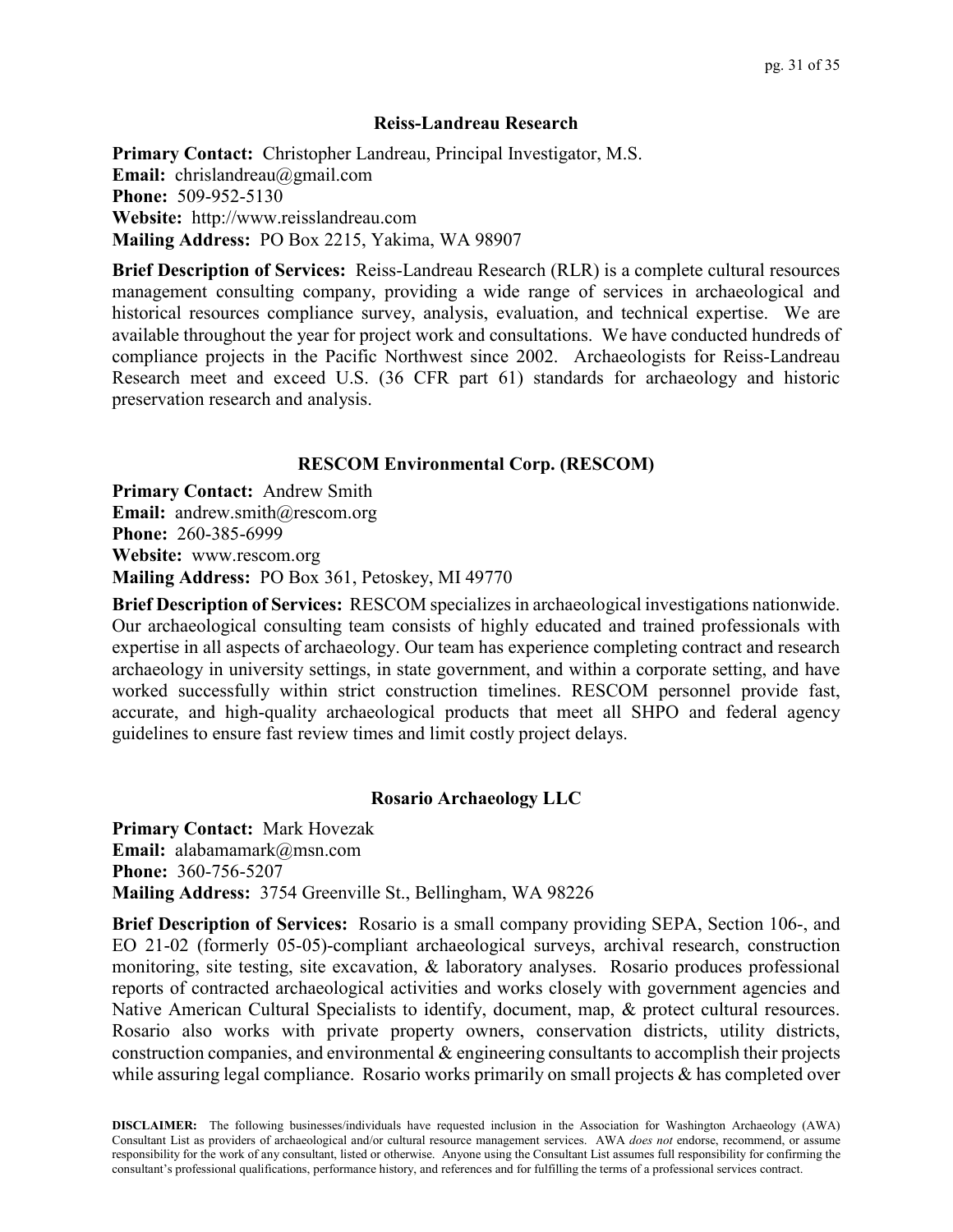200 of these in NW Washington since 2004. Project reports are filed on Washington State DAHP WISAARD.

## **Spokane Tribe of Indians Historic Preservation Program**

**Primary Contact:** Nancy Williams **Email:** nancy.williams@spokanetribe.com **Phone:** 509-258-4060 **Website:** www.spokanetribe.com **Mailing Address:** 6187 Agency Loop, PO Box 100, Wellpinit, WA 99040

**Brief Description of Services:** The Spokane Tribe is a sovereign nation that has resided in what is now Northeastern Washington for millennia and is thus uniquely qualified for cultural resource and historical work in the area. The Spokane Tribe historic preservation office has qualified staff available for a variety of cultural resource projects and permit requirements including monitoring, survey, testing, and data recovery. The program meets the Secretary of the Interior and Washington State Department of Archaeology and Historic Preservation standards for conducting historic preservation and consulting work. Please contact program head John Matt at 509-258- 4060 for more information on our services.

## **Statistical Research, Inc. (SRI)**

**Primary Contact:** Burr Neely, MA, RPA **Email:** bneely@sricrm.com **Phone:** *cell:* 907-978-9684 **Alternate Contact:** Sarah Hibdon, MS, RPA **Email:** shibdon@sricrm.com **Website:** www.sricrm.com **Mailing Address:** 1110 Golf Club Road, Suite 102, Lacey, WA 98503

**Brief Description of Services:** SRI has the staff, facilities, equipment, and expertise to conduct all types of CRM projects, regardless of scale or complexity. Our in-house expertise includes prehistoric and historical archaeology, history, architectural history, and collections management. Our staff expertise includes soil science, remote sensing, satellite imagery, cartography, geospatial/geographic information systems (GIS), and geophysical analyses. Services include Archaeological Testing, Records Checks - Literature Searches, Archaeological Data Recovery, Geoarchaeology - Paleoenvironmental Services, Archaeological Monitoring, Historic and Architectural Surveys – Documentation, Intensive Field Surveys, Mitigation Plans - Historic Properties Treatment Plans, NRHP Nominations, Building Condition Assessments – Evaluation, Management Planning, Bioarchaeology and Human Osteology, Native American Consultation, Historical and Ethnographic Research.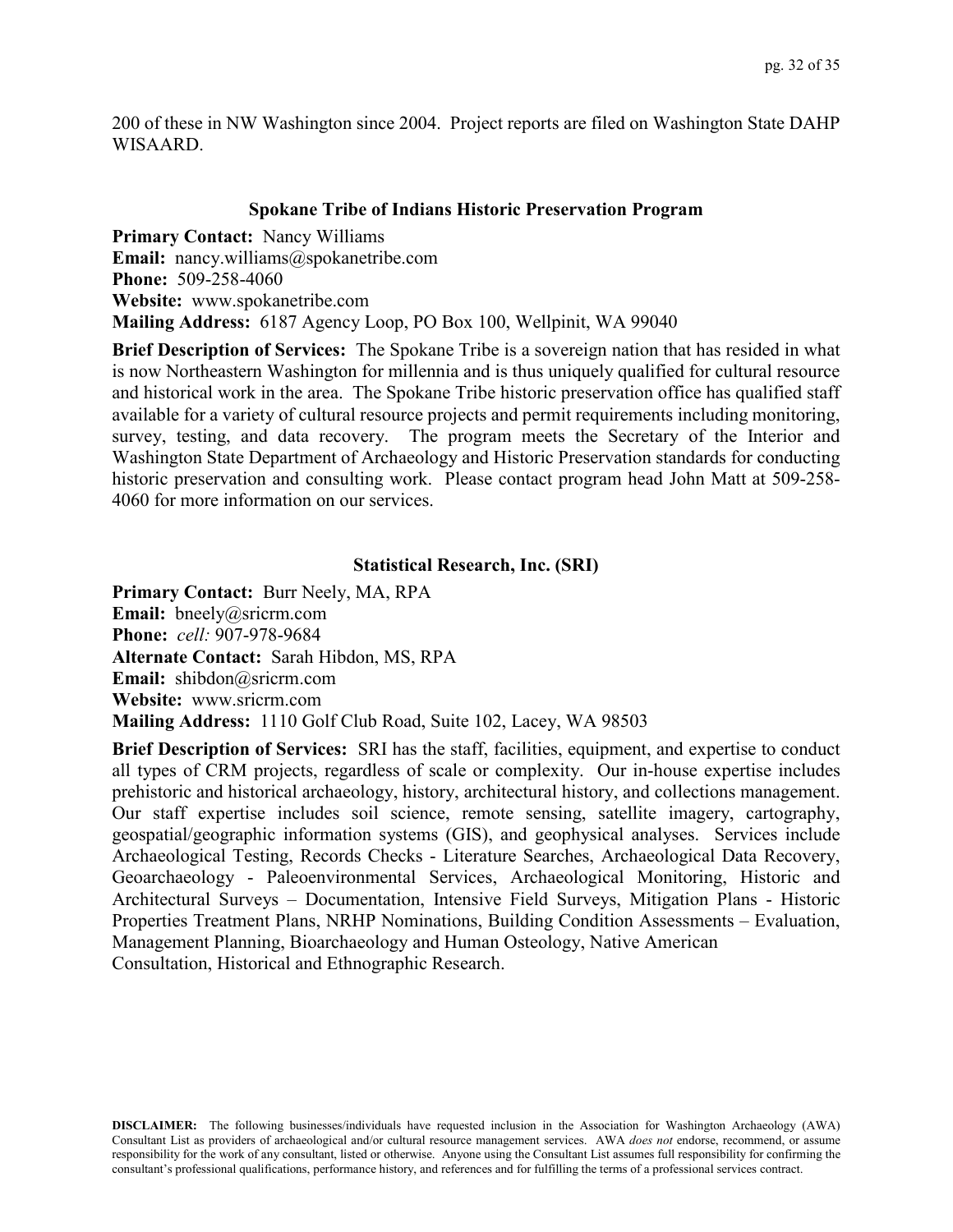## **Stateline GIS**

**Primary Contact:** Jonathan Haller **Email:** jonathan@statelinegis.com **Phone:** 520-490-3304 **Website:** statelinegis.com **Mailing Address:** 1043 Abbott Rd, Walla Walla, WA 99362

**Brief Description of Services:** Stateline GIS provides GIS consulting and services to environmental and archaeology (CRM) firms. Through stand-alone service or staff augmentation we provide: Cartography, Spatial Analysis, Data Management, Field Data Collection, Mobile Field Technology, Database Design, Visual Impact, and Cloud Based Data Management.

## **SWCA Environmental Consultants (SWCA)**

**Primary Contact:** Amanda Childs **Email:** achilds@swca.com **Phone:** 503-244-0333 **Website:** www.swca.com **Mailing Address:** 1220 SW Morrison St., Suite 700, Portland, OR 97205

**Brief Description of Services:** SWCA has more than 30 years of cultural and natural resources management across the western US. Our Pacific Northwest Region staff provide cultural resources consulting services for federal, state, and local agencies, tribes, and private entities, regularly assisting clients with NHPA Section 106, NEPA/SEPA, and Executive Order 05-05 compliance projects. SWCA staff members are experienced in conducting NRHP eligibility studies, preparing EIS documents, and writing discipline reports. Our team of archaeologists, architectural historians, and historians can use this experience to customize an approach that works for your project, whether simple or complex.

## **Terracon Consultants**

**Primary Contact:** Agnes F. Castronuevo, M.A., RPA **Email:** agnes.castronuevo@terracon.com **Phone:** 425-771-3304 **Alternate Contact:** Patrick Garrison, M.S., RPA **Email:** patrick.garrison@terracon.com **Phone:** 425-771-3304 **Website:** www.terracon.com **Mailing Address:** 21905 64th Ave W, Suite 100, Mountlake Terrace, WA 98043

**Brief Description of Services:** Terracon Consultants is an employee-owned consulting firm providing quality services to clients from 140 offices across 40 states. The firm's Environmental Department provides the following services: Cultural Resource Management; Phase I, Phase II, and Phase III archaeological survey, testing and investigation; Section 106 and SEPA compliance; archaeological monitoring, and artifact analysis.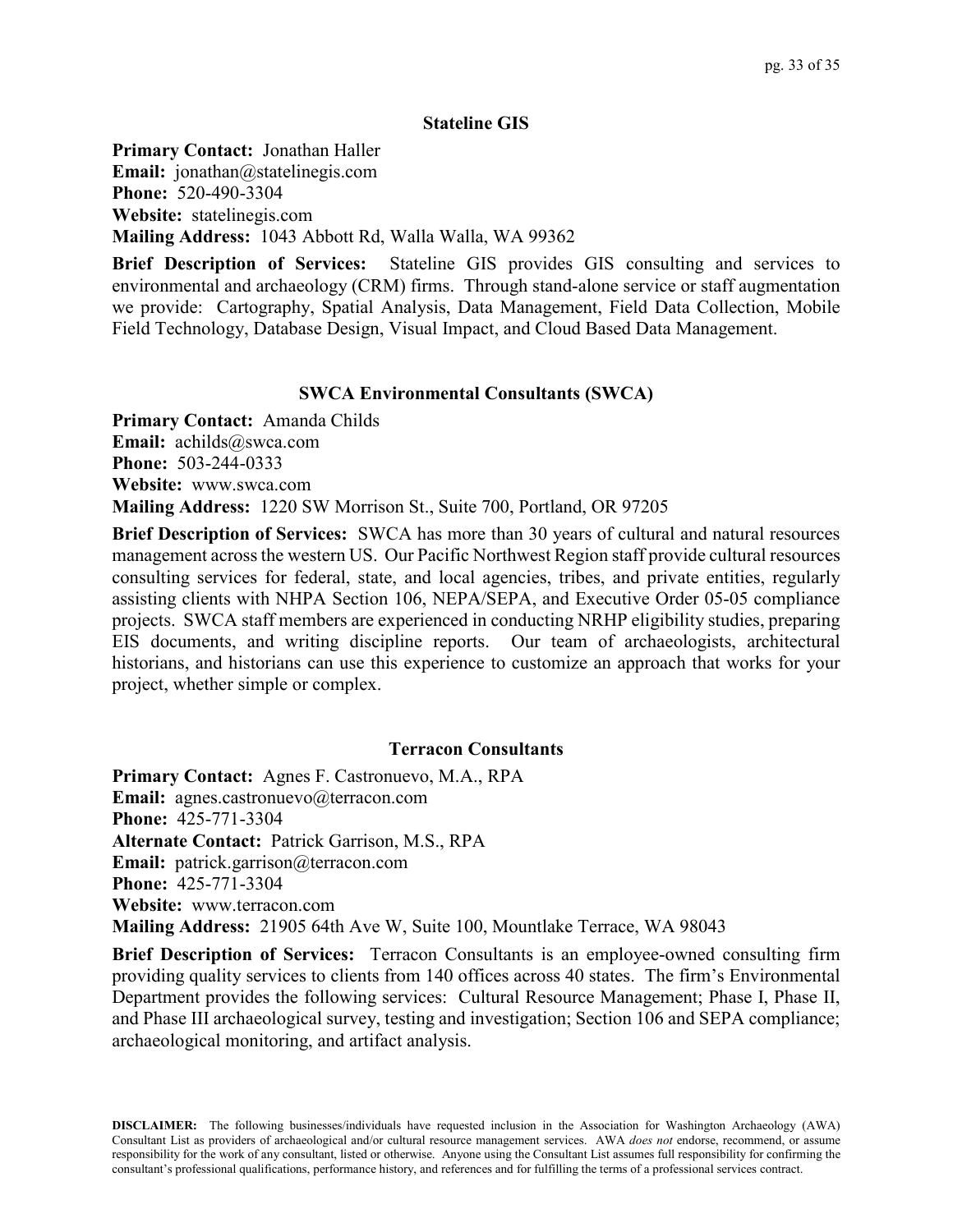#### **Transect Archaeology**

**Primary Contact:** Lyle Nakonechny

**Email:** transectarchaeology@gmail.com

**Phone:** 206-550-3401

**Website:** www.transectarchaeology.com

**Mailing Address:** PO Box 500, Ocean Park, WA 98640

**Brief Description of Services:** Transect Archaeology is a small business that specializes in archaeology and cultural resources. Transect Archaeology provides services to a diverse range of public and private clients in Washington, Oregon, Idaho, and Montana. Transect Archaeology assists its clients with the process of Section 106, WA Executive Order 05-05, and other federal, state, and municipal cultural resource laws.

#### **Versar, Inc.**

*Yakima Office:* **Primary Contact:** Nancy A. Kenmotsu, Ph.D. **Email:** nkenmotsu@versar.com **Phone:** 509-965-3020 **Mailing Address:** 101 N 48th Ave., #6B, Yakima, WA 98908 **Website:** www.versar.com

*Boise Office:* **Primary Contact:** Tabitha G. Burgess, RPA **Email:** tburgess@versar.com **Phone:** 208-690-3279 **Website:** www.versar.com **Mailing Address:** 5918 W. Victory Rd, Boise, ID 83709 **Website:** www.versar.com

**Brief Description of Services:** Versar is an environmental and construction management consulting firm with over 37 years of experience providing quality, innovative, cost-effective solutions for cultural resources, environmental, and construction management. We serve our clients from corporate headquarters in Springfield, Maryland, and offices in 10 other states throughout the US, including Idaho and Washington. Our Cultural Resources Division in Plano, Texas, consists of a talented team of archeologists, geoarchaeologists, ethnographers, architectural historians, and GIS specialists. We approach each project as your project partner, not as a contractor. Our collaborative approach, combined with our nationwide expertise and regulatory knowledge provides low-risk, high performance results that save time and money, while taking projects from concept to reality.

## **WestLand Engineering & Environmental**

**Primary Contact:** Jennifer Hushour, M.S., RPA. **Email:** JHushour@westlandresources.com **Phone:** 520-305-1264